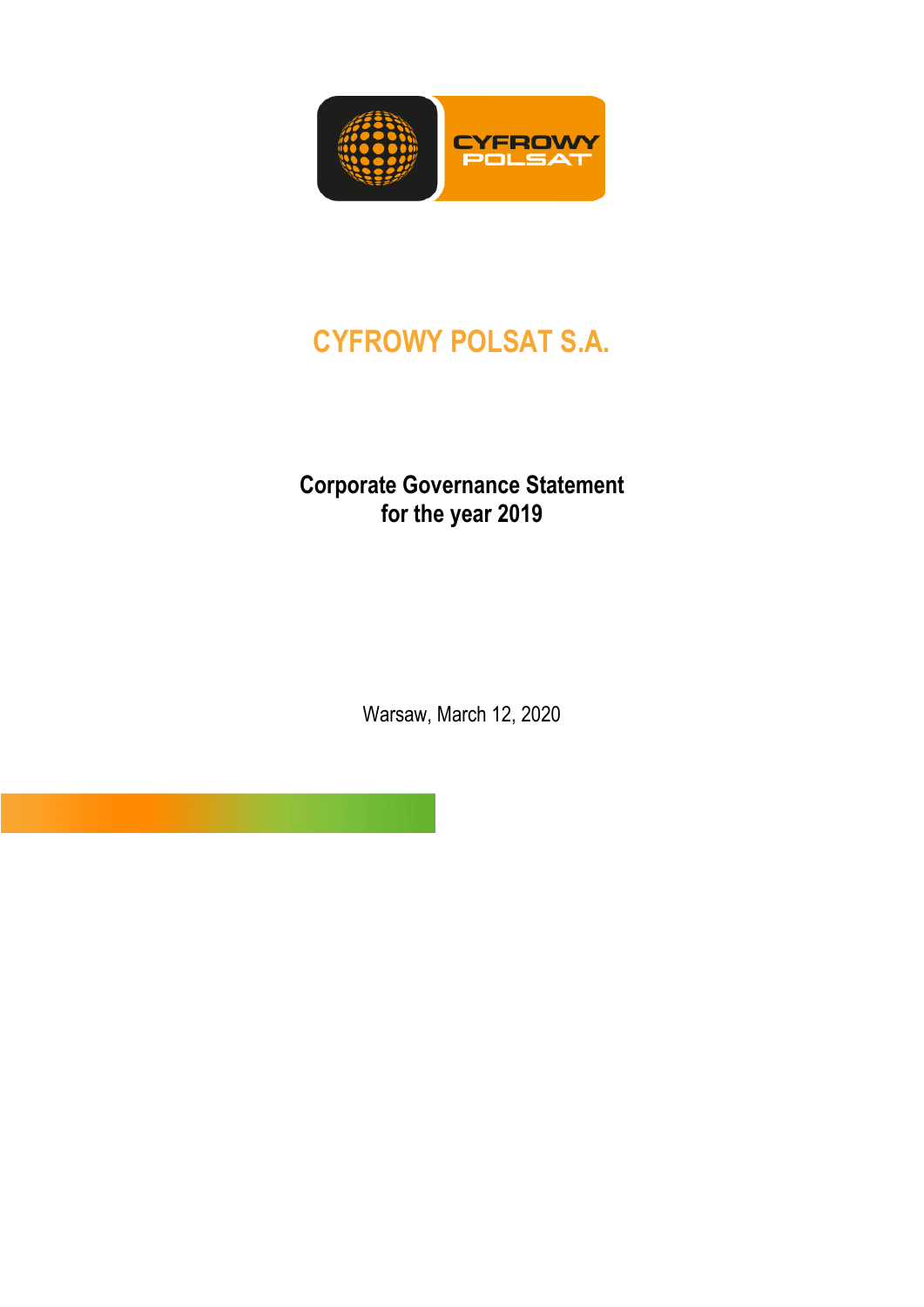<u>e a s</u>



### **TABLE OF CONTENTS**

|    | PRINCIPLES OF CORPORATE GOVERNANCE WHICH THE COMPANY ISSUER IS SUBJECT TO 3                                        |  |
|----|--------------------------------------------------------------------------------------------------------------------|--|
| 2. | INTERNAL CONTROL SYSTEMS AND RISK MANAGEMENT APPLIED WITH RESPECT TO THE PROCESS                                   |  |
| 3. | AGREEMENTS WITH AN ENTITY CERTIFIED TO PERFORM AN AUDIT OF THE FINANCIAL STATEMENTS 8                              |  |
|    |                                                                                                                    |  |
|    | 4.2. Information on material agreements, which can result in a change in the proportion of shares held by hitherto |  |
|    | 4.3. Shares of Cyfrowy Polsat held by members of the Management Board and the Supervisory Board12                  |  |
|    |                                                                                                                    |  |
|    |                                                                                                                    |  |
|    |                                                                                                                    |  |
| 6. |                                                                                                                    |  |
| 7. |                                                                                                                    |  |
|    |                                                                                                                    |  |
|    |                                                                                                                    |  |
|    |                                                                                                                    |  |
|    |                                                                                                                    |  |
|    | 7.5. Managerial contracts with Members of the management board setting out severance packages payout as            |  |
|    |                                                                                                                    |  |
|    |                                                                                                                    |  |
|    |                                                                                                                    |  |
|    |                                                                                                                    |  |
|    |                                                                                                                    |  |
| 9. | DIVERSITY POLICY APPLICABLE TO ADMINISTRATIVE, MANAGING AND SUPERVISING BODIES                                     |  |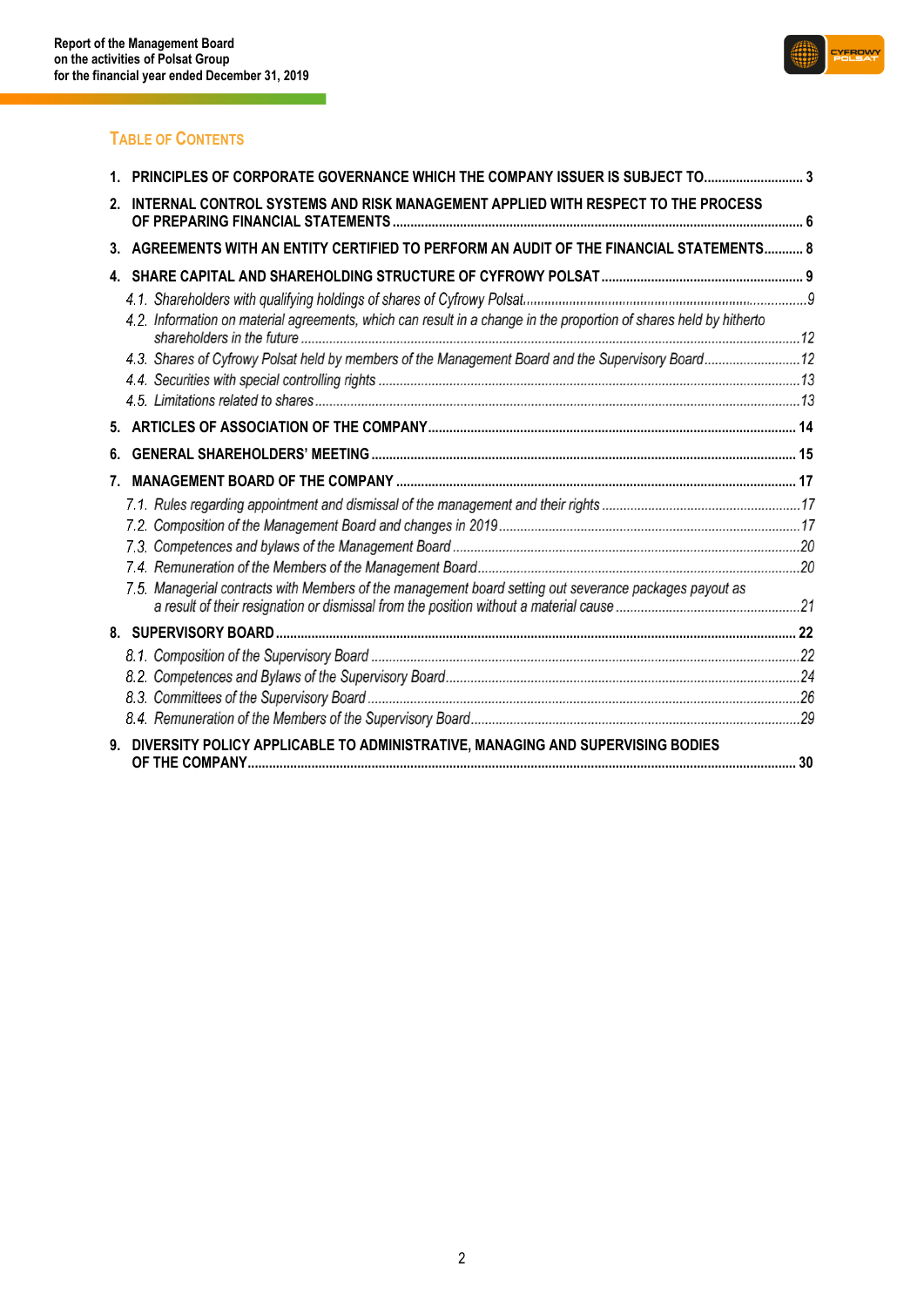

### <span id="page-2-0"></span>**1. PRINCIPLES OF CORPORATE GOVERNANCE WHICH THE COMPANY ISSUER IS SUBJECT TO**

In 2019, Cyfrowy Polsat S.A was subject to the set of principles of corporate governance in the form of the "Best Practices of WSE Listed Companies in 2016" ("Best Practices 2016"), constituting an appendix to resolution No. 26/1413/2015 of the Council of WSE of October 13, 2015. The rules set out in the Best Practices 2016 came into force on January 1, 2016. The document is available on the official website of the Warsaw Stock Exchange dedicated to the issues of the corporate governance of listed companies, at [http://corp-gov.gpw.pl.](http://corp-gov.gpw.pl/) 

#### *Application of principles of corporate governance*

Following the entry into force of the Best Practices 2016 on January 1, 2016, the Management Board of the Company has adopted the recommendations and principles specified in the aforementioned document, except for the recommendations included in items III.R.1., IV.R.2., VI.R.1., VI.R.2., VI.R.3. and the detailed principles included in items I.Z.1.3., II.Z.1., II.Z.7., III.Z.2., III.Z.4., III.Z.5., IV.Z.2., V.Z.6., VI.Z.4. At the same time, the Management Board decided that the recommendations and detailed principles, marked as items III.Z.6., VI.Z.1. and VI.Z.2. do not apply to the Company.

Pursuant to § 29 section 3 of the Warsaw Stock Exchange Rules, on January 29, 2016, the Company published via the Electronic Information Base (EIB) system Report no. 1/2016/CG on non-compliance with detailed principles included in the set of Good Practices 2016. The above information was subsequently updated by the Company on April 16, 2018 with the EIB report no. 1/2018/CG. At the same time, the Company published on its website – according to the requirements of the principle I.Z.1.13. – information about the application by the Company of the recommendations and principles included in the Best Practices 2016.

The Company does not comply or complies partially with the below mentioned recommendations and detailed principles included in the Best Practices 2016:

- **• Principle II.Z.1.** stating that the internal division of responsibilities for individual areas of the company's activity among management board members should be clear and transparent. As a consequence the Company also does not apply the **principle marked as I.Z.1.3.**, requiring the publication of a chart describing that division on the company's website. The Commercial Companies Code provides that in a joint stock company matters are managed by the Management Board in a collective manner, while a formal division of duties can be introduced optionally. Due to the broad scope of responsibilities of each Management Board Member, it is impossible, both within the entire capital group, as well as in individual companies, to define and allocate specific tasks and responsibilities to respective Board Members.
- **Principle II.Z.7.** regarding the application of the provisions of Annex I to the Commission Recommendation 2005/162/EC of February 15, 2005 with respect to the tasks and the operation of the committees of the Supervisory Board. Within the Company's Supervisory Board there are two standing committees operating: the Audit Committee and the Remuneration Committee. The Company does not fulfill all the detailed requirements regarding the functioning of supervisory board committees as indicated in the above mentioned Annex I to the Commission Recommendation.

Principles governing the creation, composition and operations of specific committees of the Supervisory Board of the Company are set out in § 7 of the Supervisory Board By-laws. Moreover, the provisions of the Bylaws of the Audit Committee apply to meetings, resolutions, and minutes of the Audit Committee.

At the current stage of operations of the Supervisory Board Committees, Company authorities do not see the need for introducing more detailed regulations governing the functioning of these committees

**• Recommendation III.R.1.** stating that the company's structure should include separate units responsible for the performance of tasks in individual systems or functions, (that is internal control, risk management and compliance systems, as well as an internal audit function). An Internal Audit and Internal Control unit operates in the Company. No organizational units responsible for tasks related to risk management and compliance have been set up within the Company's structure. Nonetheless, relevant internal processes and procedures have been implemented and are in place to guarantee effective financial and operational risk management as well as monitoring the compliance of the Company's operations with regulations in force. In the Management Board's opinion, the internal regulations and processes covering risk management function properly and effectively, and setting up of dedicated units responsible for risk management and compliance will not improve the efficiency of these processes and procedures in a substantial degree. At the same time, the Management Board is of the opinion that the cost associated with setting up and maintaining the above-mentioned organizational units will be incommensurate to the benefits offered by them.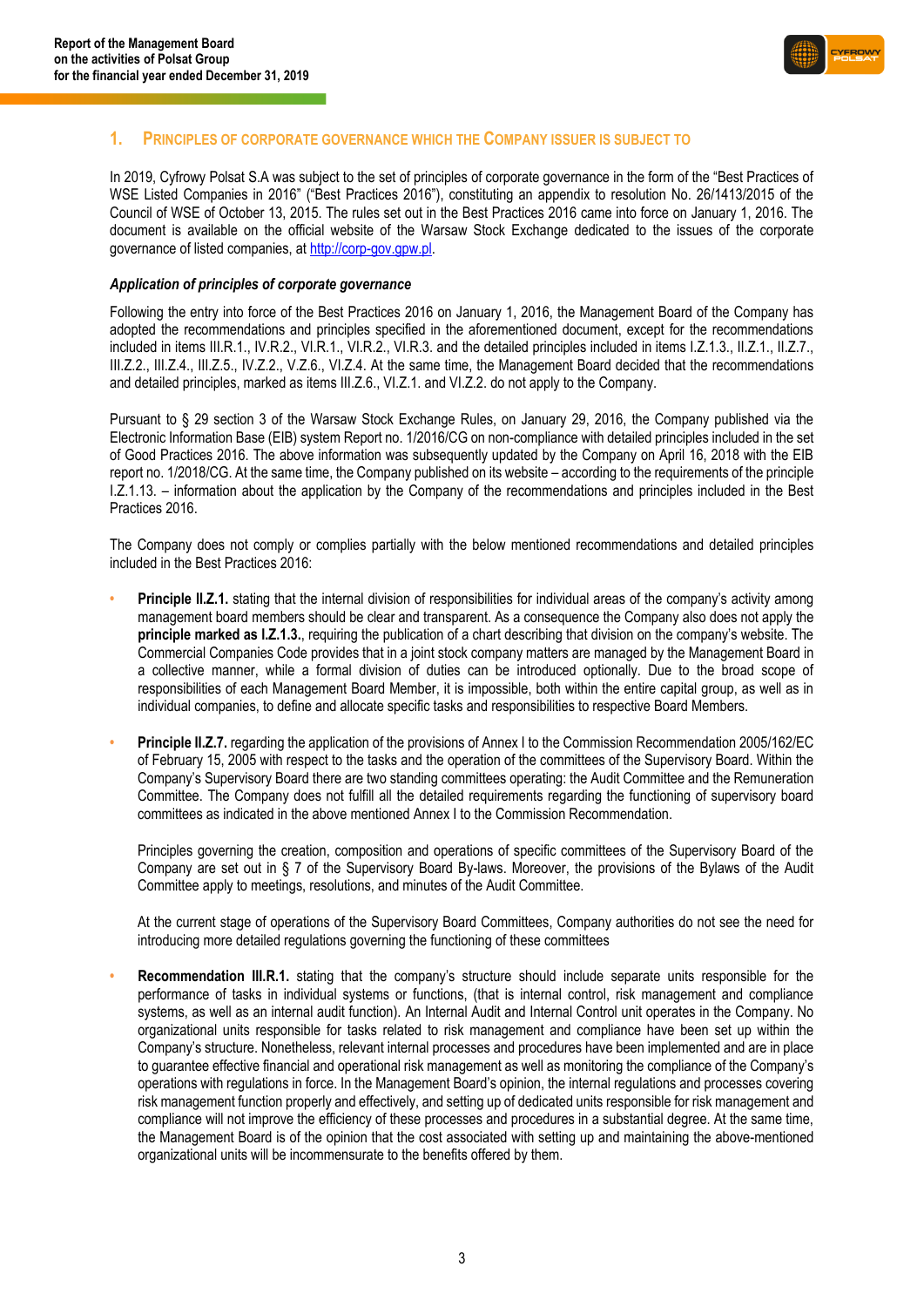

Due to the fact that the Company has not implemented centralized, formal risk and compliance management systems, the Company does not apply **the principles marked as III.Z.2., III.Z.4. and III.Z.5.** to those systems. The Company applies the principle III.Z.2 with regard to persons responsible for internal audit. The person responsible for internal audit in the Company reports directly to the Chief Financial Officer and has the right to communicate directly with the Audit Committee. Once per year the Management Board and the person responsible for internal audit asses independently the functioning of the internal control system and the internal audit function and present their assessment to the Supervisory Board.

Numerous internal procedures and processes are in place in the Company with regard to operational and financial risk management, including the process of drafting of financial statements. These procedures ensure effective identification and monitoring of various types of risks at the level of respective organizational units and they also provide for actions to be taken in the event a given risk materializes. High level managers in charge of the areas covered by respective procedures, are responsible for ensuring effective and correct operation of these procedures.

In spite of the lack of a centralized compliance system, the control of the Company's compliance with legal regulations in respective areas is regulated by internal corporate regulations and takes place at the level of individual organizational units, which deal with a relevant area of activity.

The Management Board carries out on-going verification of the correctness of functioning of internal processes in the areas of risk management and regulatory compliance, and takes necessary actions when needed. The Supervisory Board, and in particular the Audit Committee, monitors and evaluates the effectiveness of functioning of internal processes with regard to operational and financial risk management, including the process of drafting of financial statements, based on documents and reports submitted by the Management Board and a person responsible for the internal audit as well as other information obtained during the daily business activities of the Supervisory Board.

- **• Recommendation IV.R.2.** stating that the company should enable its shareholders to participate in a general meeting using means of electronic communication, in particular through:
	- real-time broadcast of the general meeting:
	- real-time bilateral communication where shareholders may take the floor during a general meeting from a location other than the general meeting;
	- exercise of the right to vote during a general meeting either in person or through a plenipotentiary.

Ensuring the smooth running and the correctness of passing resolutions by the General Meeting are the priorities of the Management Board. The relatively small popularity of the practice of conducting General Meetings using electronic means of communication and insufficient readiness of the market may lead to an increased risk of organizational and technical problems, which may disturb the smooth running of the General Meeting, as well as a risk of possible questioning of the resolutions passed by the General Meeting, in particular due to the occurrence of technical defects. Furthermore, domestic and foreign investors have not reported to the Company their interest or need of organizing General Meetings in this form. In view of the above, the Management Board decided not to apply the said recommendation permanently.

- **• Principle IV.Z.2.** about ensuring publicly available real-time broadcasts of general meetings. An efficient course of proceedings of general meetings as well as cost optimization are priorities for the Management Board. The Management Board makes every effort to ensure that the documentation, as well as the proceedings of general meetings ensure transparency and protect the rights of all shareholders. Information regarding draft resolutions and adopted resolutions, as well as additional materials, is disclosed in the form of current reports and published on the Company's website, thus enabling equal access to information on the matters addressed at general meetings for all stakeholders. In view of the above, the Management Board is of the opinion that ensuring real-time coverage of general meetings would not be economically justified. At present the Management Board plans no changes to the manner in which general meetings are organized.
- **Principle V.Z.6.** stating that in its internal regulations, the company should define the criteria and circumstances under which a conflict of interest may arise in the company. The Company's internal regulations related to prevention, identification and solving of conflicts of interests do not meet the requirements of principle V.Z.6. In particular, they do not include a list of criteria and circumstances under which a conflict of interest may arise in the Company. In accordance with § 3 item 4 of the Supervisory Board By-laws and § 3 item 3 of the Management Board Bylaws, a Supervisory Board Member or a Management Board Member should inform the Supervisory Board, or both the Management Board and the Supervisory Board - in the case of a Management Board Member - of any existing conflict of interests, or the possibility of its emergence, and such an individual should refrain from participation in discussions or voting on resolutions related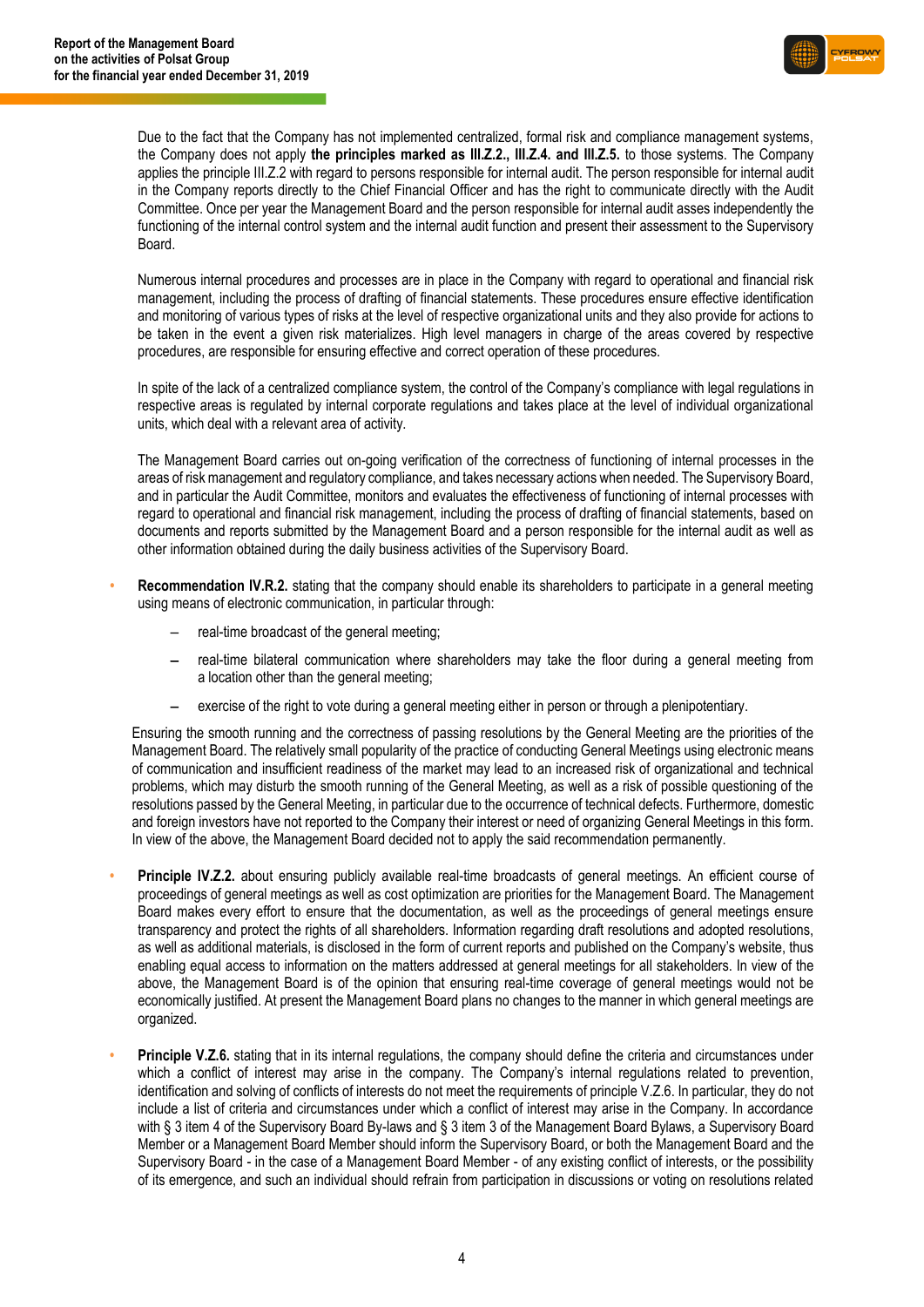

to a matter in which there exists a conflict of interests. In the opinion of the Company's Management Board, current internal regulations properly address the principles of conduct in a situation of conflict of interests.

**• Recommendation VI.R.1.** stating that the remuneration of members of the company's governing bodies and key managers should follow the approved remuneration policy and **recommendation VI.R.2.,** stating that the remuneration policy should be closely tied to the company's strategy, its short- and long-term goals, long-term interests and results, taking into account solutions necessary to avoid discrimination on whatever grounds.

The Company will not comply with recommendation VI.R.1. due to the fact that a formalized remuneration policy covering the members of the Company's authorities and its key managers has not been implemented in the Company. Nonetheless, individual corporate documents and internal regulations define the manner of determining the remuneration of the members of the Company's authorities and its employees.

In accordance with article 24 d) of the Company's Articles of Association, the remuneration of the members of the Supervisory Board requires a resolution of the General Meeting, except for the members of the Supervisory Board delegated to temporarily perform functions of a member of the Management Board, pursuant to article 19 2d) of the Articles of Association, when the decision is taken by the Supervisory Board. The remuneration relates to the scope of tasks and responsibilities related to the function performed, reflects the size of the Company and keeps a healthy relation to its financial results.

In accordance with article 19, item 2 g) of the Company's Articles of Association, the principles of remuneration of Management Board Members are defined by the Supervisory Board, with the remuneration corresponding to the scopes of duties and responsibilities of respective Management Board Members.

In accordance with the Employee Remuneration Regulations valid in the Company, determination of the structure and the amounts of remuneration of key managers is the competence of the Management Board.

**Recommendation VI.R.3.** stating that If the supervisory board has a remuneration committee, principle II.Z.7. applies to its operations. A Remuneration Committee operates as a standing committee of the Supervisory Board. The Company does not fulfill all the detailed requirements related to functioning of the Remuneration Committee as listed in Annex I to the Commission Recommendations discussed in principle II.Z.7.

Principles governing the creation, composition and operations of specific committees of the Supervisory Board are set out in § 7 of the Supervisory Board By-laws. At the current stage of operations of the Supervisory Board Committees, Company authorities do not see the need for introducing more detailed regulations governing the functioning of the Remuneration Committee.

**• Principle VI.Z.4.** regarding providing of general information on the Company's remuneration policy. The Company does not have a formalized remuneration policy for the members of the Company's authorities and its key managers. Pursuant to article 24 d) of the Company's Articles of Association, the remuneration of the Supervisory Board Members is determined by the General Meeting, save for the remuneration of the Supervisory Board Members who have been temporarily delegated to perform the duties of a Management Board Member by virtue of article 19 item 2d) of the Company's Articles of Association. In such a situation the decision is taken by the Supervisory Board. The amount of the remuneration depends on the scope of tasks and responsibilities of a function and it also corresponds to the size of the Company, while being in a reasonable proportion to its financial performance.

In accordance with article 19, item 2 g) of the Company's Articles of Association, the principles of remuneration of Management Board Members are defined by the Supervisory Board, with the remuneration corresponding to the scopes of duties and responsibilities of respective Management Board Members. In accordance with the Employee Remuneration Regulations valid in the Company, determination of the structure and the amounts of remuneration of key managers is the competence of the Management Board.

Nonetheless, it should be underscored that in accordance with the regulations related to information disclosure, the Company presents, in its annual report, general information regarding the remuneration principles valid in the Company as well as the information regarding the remuneration obtained in a given financial year by Management Board Members and Supervisory Board Members, while indicating the fixed and the variable components. The presented information also indicates the rules of payment of severance pay and other payments on account of termination of employment.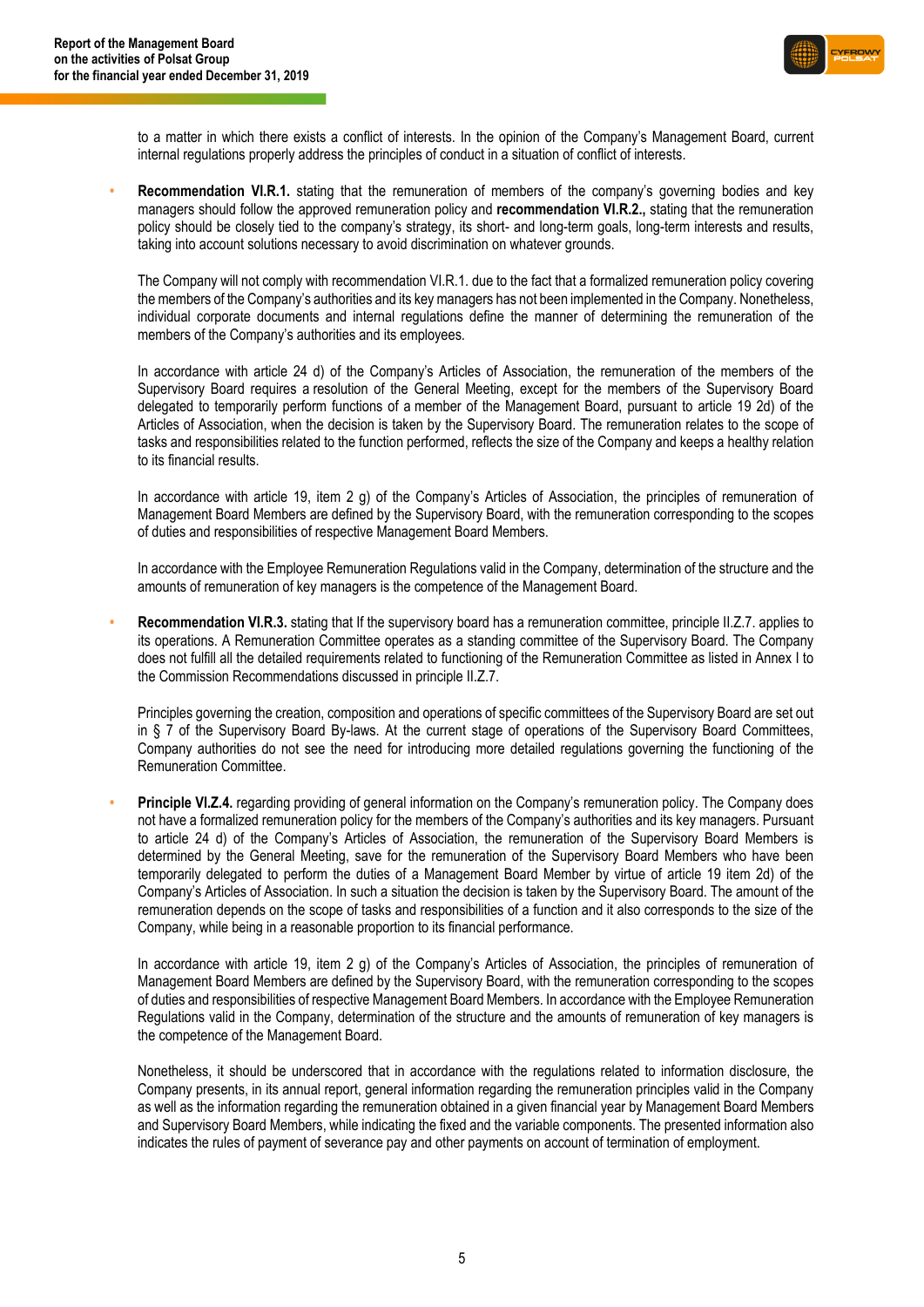

### <span id="page-5-0"></span>**2. INTERNAL CONTROL SYSTEMS AND RISK MANAGEMENT APPLIED WITH RESPECT TO THE PROCESS OF PREPARING FINANCIAL STATEMENTS**

The Management Board is responsible for our internal control system and its effectiveness in the process of preparing financial statements and interim reports prepared and published in accordance with the provisions of the Ordinance of the Minister of Finance of March 29, 2018 regarding current and periodic information to be submitted by issuers of securities, and the conditions for recognizing equivalence of information required under non-member states regulations.

We draw on our employees' extensive experience in the identification, documentation, recording and controlling of economic operations, including numerous control procedures supported by modern information technologies used for recording, processing and presentation of operational and financial data.

In order to ensure the accuracy and reliability of the accounts of the parent and subsidiary companies, we apply Accounting Policies for Cyfrowy Polsat S.A. Group and various internal procedures relating to transaction control systems and processes resulting from the activities of the Company and the Group.

We keep our accounts in the computer systems integrated with the underlying source systems and auxiliary books. We ensure data security through the use of access rights on the need-to-know basis granted to authorized users. Systems operations are assured by the specialists with extended experience in this field. In addition, the system security is ensured by applying the appropriate solutions for physical security of the equipment. We have a complete IT system documentation in all its areas. In accordance with Article 10 of the Polish Accounting Act of September 29, 1994, the accounting information systems documentation is periodically reviewed and updated upon approval by heads of units.

An important element of risk management, in relation to the financial reporting process, is ongoing internal controls exercised by the Finance and Controlling Department and the Internal Audit Department.

The Internal audit functions on the basis of the Audit Charter adopted by the Management Board and the Audit Committee of the Supervisory Board. Its primary task is to test and evaluate controls for the reliability and consistency of financial data underlying the preparation of financial statements and management information.

The Controlling department functions on the basis of financial controlling system and business controlling system, and exercises control over both the current processes and the implementation of financial and operational plans, and preparation of financial statements and reports.

An important element of quality control and data review is the use of management standalone and consolidated reporting system, as well as regular monthly analysis of financial and operational performance and key indicators performed by the Management Board. The monthly results analysis is carried out in relation to both the current financial and operational plan and the prior period results.

The budgetary control system is based on monthly and annual financial and operational plans and long-term business projections. Both financial and operating results are monitored regularly in relation to the financial and operational plans. During the year, we perform additional reviews of the financial and operational plans for the year if such need arises. The financial and operational plans are always adopted by the Management Board and approved by the Supervisory Board.

One of the basic elements of control in the preparation of financial statements of the Company and the Group is verification carried out by independent auditors. An auditor is chosen from a group of reputable firms, which guarantee a high standard of service and independence. The Supervisory Board of the Company chooses the Company's auditor. In the subsidiaries, the auditor is chosen by either the Supervisory Board, the General Meeting or the Meeting of Shareholders. The tasks of the independent auditor include, in particular: a review of semi-annual standalone and consolidated financial statements and audit of annual standalone and consolidated financial statements. Auditor's independence is fundamental to ensure the accuracy of the audit.

The Audit Committee, appointed within the Company's Supervisory Board, supervises the financial reporting process in the Company. The Audit Committee oversees the financial reporting process, in order to ensure sustainability, transparency and integrity of financial information. As at the date of approval of this Report, two out of three Members of the Audit Committee meet the independence criteria set out in the Best Practices 2016 in section II.Z.4. and the requirements listed in article 129 item 3 of the Act of May 11, 2017 on Statutory Auditors, Audit Firms and Public Oversight.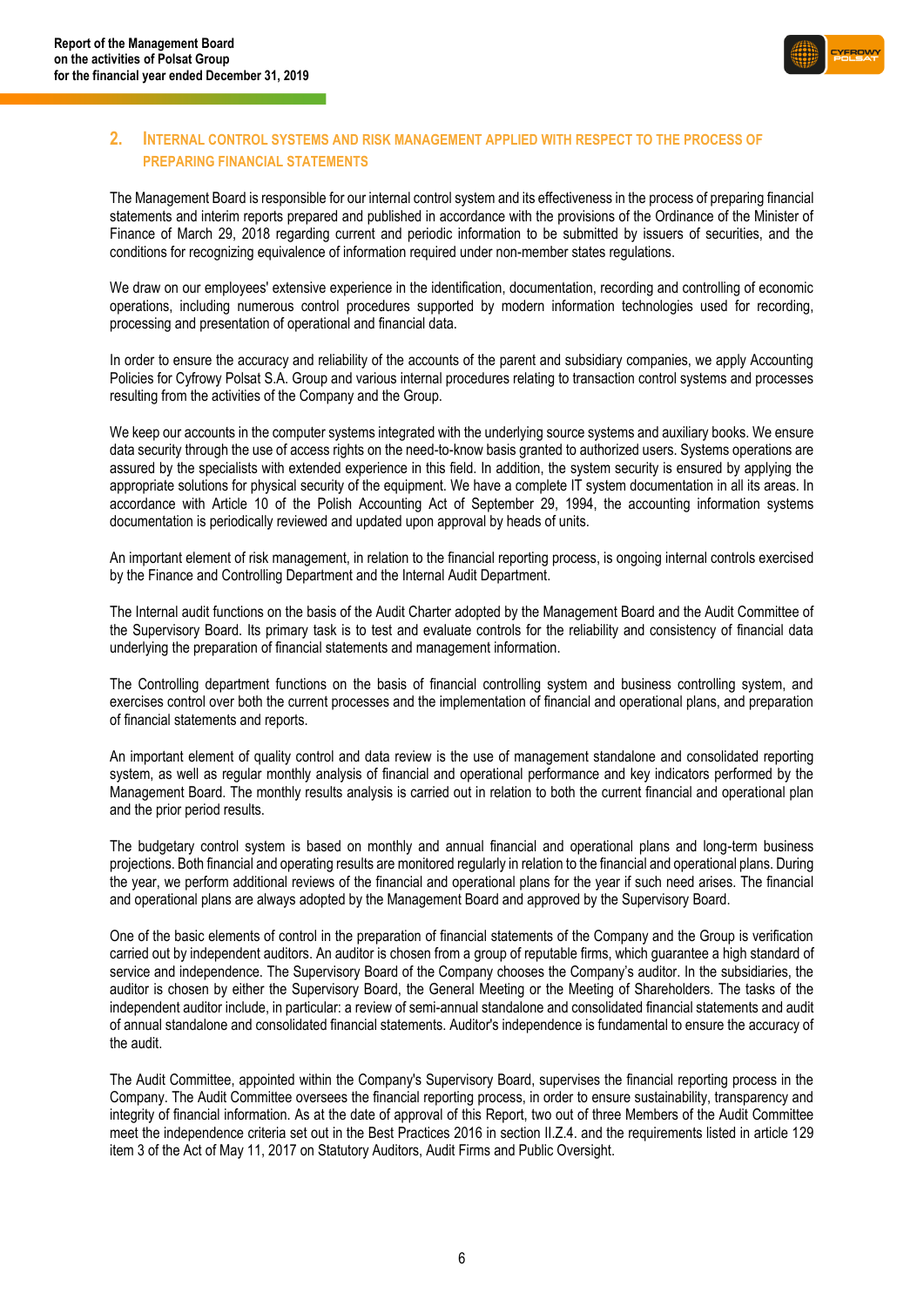

Moreover, under article 4a of the Polish Accounting Act of 29 September 1994 of the accounting act, the duties of the Supervisory Board include ensuring that the financial statements and the report on activities meet the requirements of the law, and the Supervisory Board carries out this duty, using the powers under the law and the articles of association of the Company. This is yet another level of control exercised by an independent body to ensure the accuracy and reliability of the information presented in the standalone and consolidated financial statements.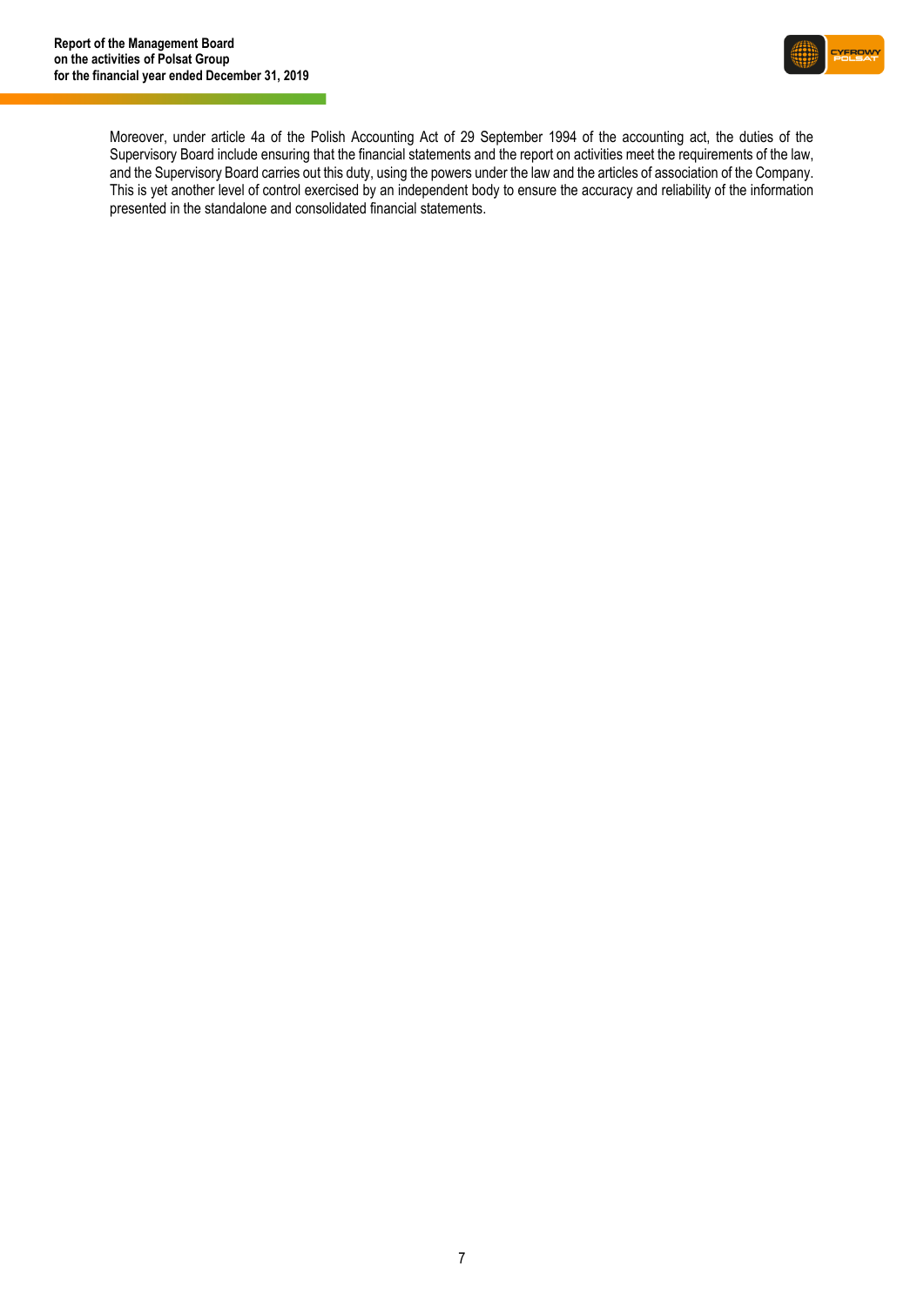

### <span id="page-7-0"></span>**3. AGREEMENTS WITH AN ENTITY CERTIFIED TO PERFORM AN AUDIT OF THE FINANCIAL STATEMENTS**

On July 6, 2018, the Company entered into an agreement with Ernst & Young Audyt Polska Spółka z ograniczoną odpowiedzialnością Sp. k., with registered office in Warsaw, for the performance of an audit of standalone financial statements of Cyfrowy Polsat S.A. and the consolidated financial statements of Cyfrowy Polsat Group for the financial years ended December 31, 2018 and December 31, 2019.

The following summary presents a list of services provided by the certified auditor and remuneration for the services in the twelve month period ended on December 31, 2019 and December 31, 2018.

| [mPLN]                                                        | For the year ended December 31 |      |  |
|---------------------------------------------------------------|--------------------------------|------|--|
|                                                               | 2019                           | 2018 |  |
| Review of interim financial statements                        | 0.3                            |      |  |
| Audit of financial statements for the year and other services | 27                             |      |  |
| <b>Total</b>                                                  | 3.1                            |      |  |

On February 26, 2020, the Company's Supervisory Board consented to extend the agreement and choose Ernst & Young Audyt Polska Spółka z ograniczoną odpowiedzialnością Sp. k., with its registered office in Warsaw, for the performance of the audit of standalone financial statements of Cyfrowy Polsat S.A. and the consolidated financial statements of Cyfrowy Polsat Group for the financial years ended December 31, 2020, December 31, 2021 and December 31, 2022.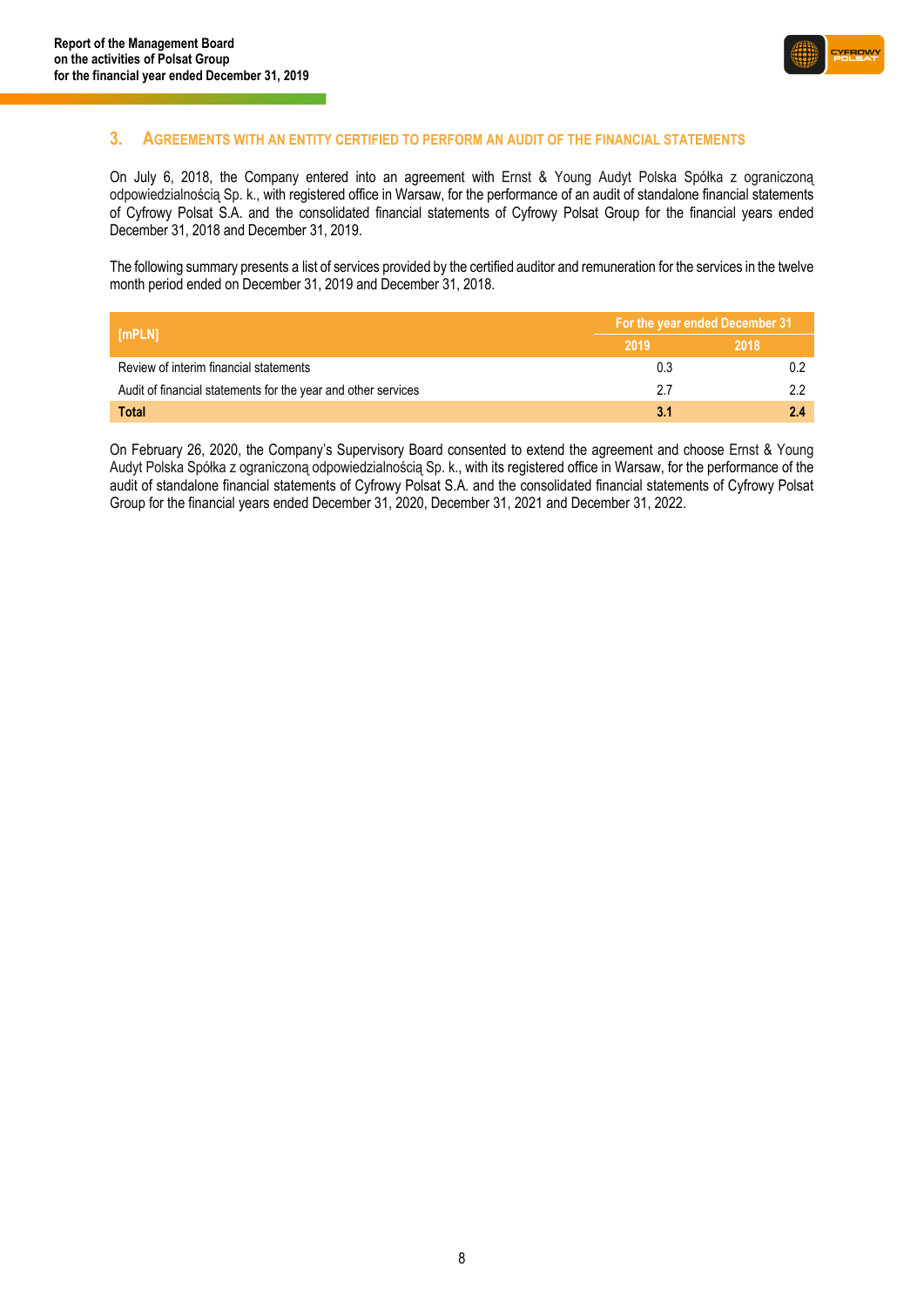

### <span id="page-8-0"></span>**4. SHARE CAPITAL AND SHAREHOLDING STRUCTURE OF CYFROWY POLSAT**

#### $4.1.$ **Shareholders with qualifying holdings of shares of Cyfrowy Polsat**

The table below presents Shareholders of Cyfrowy Polsat S.A. holding at least 5% of votes at the General Meeting of Cyfrowy Polsat S.A.as at the date of approval of this Report, i.e. March 11, 2020. Data included in the table is based on the information received from shareholders on November 8, 2019 pursuant to Art. 69 of the Act of July 29, 2005 on Public Offering, Conditions Governing the Introduction of Financial Instruments to Organized Trading, and Public Companies (Journal of Laws 2019, item 623).

| <b>Shareholder</b>                       | Number of<br>shares | % of shares | <b>Number of votes</b> | % of votes |
|------------------------------------------|---------------------|-------------|------------------------|------------|
| Zygmunt Solorz, through:                 | 364,244,418         | 56.95%      | 523,961,929            | 63.98%     |
| TiVi Foundation, including through:      | 298,080,297         | 46.61%      | 457,797,808            | 55.90%     |
| Reddev Investments Limited               | 298,080,287         | 46.61%      | 457.797.788            | 55.90%     |
| Embud 2 Sp. z o.o. S.K.A.                | 64.011.733          | 10.01%      | 64.011.733             | 7.82%      |
| Tipeca Consulting Limited <sup>(1)</sup> | 2.152.388           | 0.34%       | 2,152,388              | 0.26%      |
| <b>Others</b>                            | 275,301,598         | 43.05%      | 295,001,588            | 36.02%     |
| <b>Total</b>                             | 639,546,016         | 100.00%     | 818,963,517            | 100.00%    |

(1) Company under the presumption of the existence of an agreement referred to in Art. 87 Section 1 Item 5 of the Public Offering Act.

### *Changes in the structure of ownership of significant number of shares of the issuer in the period since the publication of the last periodic report*

From the date of publication of the previous interim report, i.e. November 7, 2019 (interim report for the third quarter of 2019), until the date of approval of this Report, i.e. March 11, 2020, the Company received notifications pursuant to Article 69 of the Act on Public Offering from Reddev Investments Limited, TiVi Foundation and Mr. Zygmunt Solorz.

### **Reddev Investments Limited**

In accordance with the notification received on November 8, 2019, the Company was informed that on November 5, 2019 Reddev disposed of 15,199,990 registered, privileged shares of Cyfrowy Polsat constituting 2.38% of share capital of the Company and carrying the right to exercise 30.399.980 votes at the Company's general meeting, representing 3.71% of the total number of votes at the general meeting, and acquired 15,199,990 ordinary bearer shares of Cyfrowy Polsat constituting 2.38% of the share capital of the Company and carrying the right to exercise 15,199,990 votes at the Company's general meeting, representing 1.86% of the total number of votes at the general meeting.

Prior to the above mentioned transactions Reddev held directly 298,080,287 shares of the Company, constituting 46.61% of the share capital of the Company and carrying the right to exercise 472,997,778 votes at the Company's general meeting, representing 57.76% of the total number of votes at the general meeting. The above shares consisted of:

- (i) 174,917,491 registered, privileged with respect to votes shares of the Company, constituting 27,35% of the share capital of the Company, carrying the right to exercise 349,834,982 votes at the Company's general meeting, representing 42.72% of the total number of votes at the Company's general meeting, and
- (ii) 123,162,796 ordinary bearer shares of the Company, constituting 19.26% of the share capital of the Company, carrying the right to exercise 123,162,796 votes at the Company's general meeting, representing 15.04% of the total number of votes at the Company's general meeting.

Following the transactions Reddev holds directly 298,080,287 shares of the Company, which constitutes 46.61% of the share capital of the Company and entitles to exercise 457,797,788 votes at the Company's general meeting, representing 55.90% of the total number of votes at the Company's general meeting. The above shares consist of:

(i) 159,717,501 registered, privileged with respect to votes shares of the Company, constituting 24.97% of the share capital of the Company, carrying the right to exercise 319,435,002 votes at the Company's general meeting, representing 39.00% of the total number of votes at the Company's general meeting, and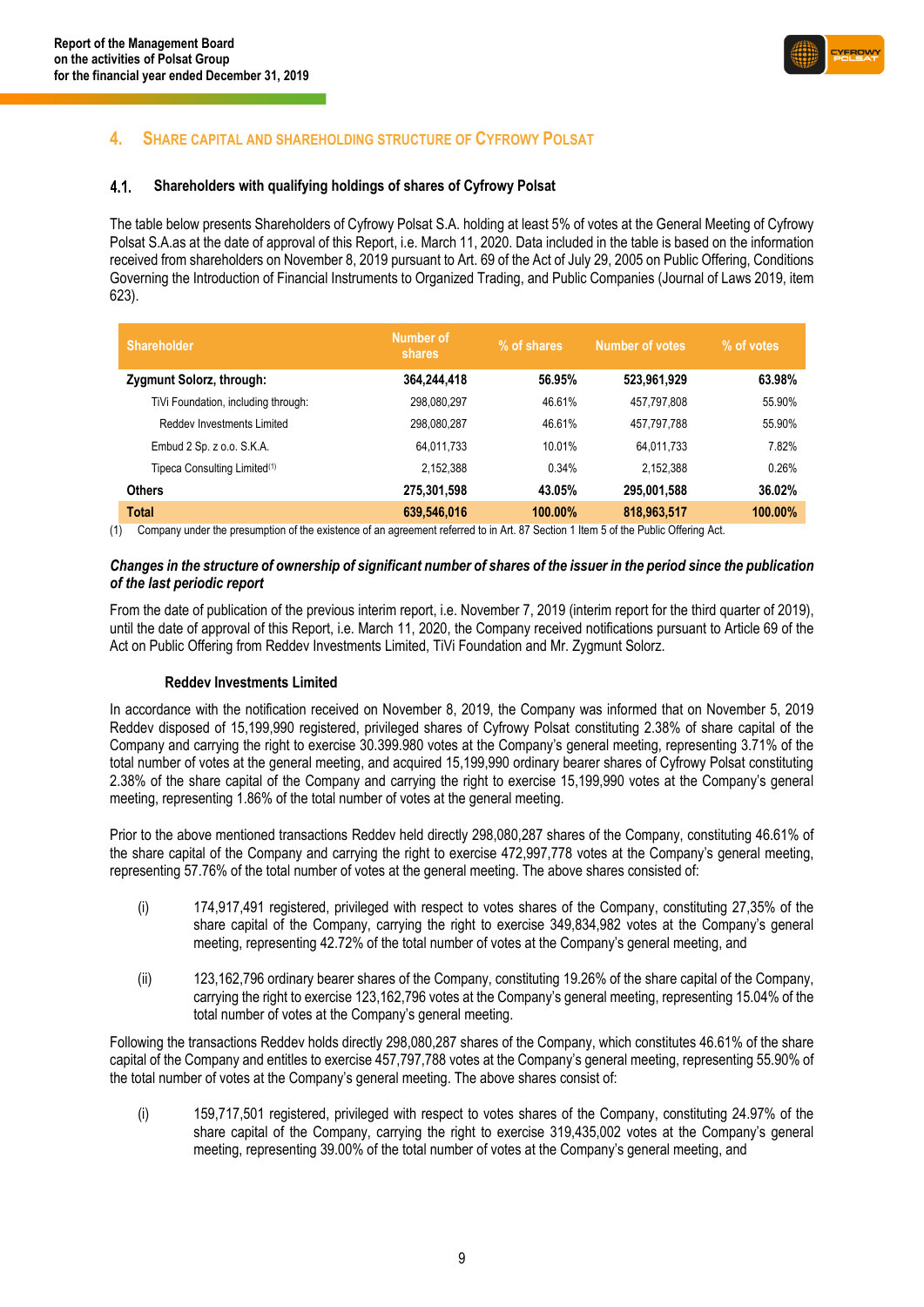

(ii) 138,362,786 ordinary bearer shares of the Company, constituting 21.63% of the share capital of the Company, carrying the right to exercise 138,362,786 votes at the Company's general meeting, representing 16.89% of the total number of votes at the Company's general meeting.

### **TiVi Foundation**

In accordance with the notification received on November 8, 2019, the Company was informed that on November 5, 2019 Reddev disposed of 15,199,990 registered, privileged shares of Cyfrowy Polsat constituting 2.38% of the share capital of the Company, carrying the right to exercise 30,399,980 votes at the Company's general meeting, representing 3.71% of the total number of votes at the Company's general meeting and acquired 15,199,990 ordinary bearer shares of Cyfrowy Polsat, constituting 2.38% of the share capital of the Company, carrying the right to exercise 15,199,990 votes at the Company's general meeting, representing 1.86% of the total number of votes at the Company's general meeting. TiVi Foundation is an entity directly controlling Reddev.

Prior to the above mentioned transactions TiVi Foundation held directly and indirectly 298,080,297 shares of the Company constituting 46,61% of the share capital of the Company and carrying the right to exercise 472,997,798 votes at the Company's general meeting, representing 57,76% of the total number of votes at the Company's general meeting, including:

- a) directly, 10 registered, privileged with respect to votes shares of the Company, constituting 0.0000016% of the share capital of the Company and carrying the right to exercise 20 votes at the Company's general meeting, representing 0.0000024% of the total number of votes at the Company's general meeting, and
- b) indirectly, through Reddev, 298,080,287 shares of the Company, constituting 46.61% of the share capital of the Company, carrying the right to exercise 472,997,778 votes at the Company's general meeting, representing 57.76% of the total number of votes at the Company's general meeting. The above shares consisted of:
	- (i) 174,917,491 registered, privileged with respect to votes shares of the Company, constituting 27.35% of the share capital of the Company, carrying the right to exercise 349,834,982 votes at the Company's general meeting, representing 42.72% of the total number of votes at the Company's general meeting, and
	- (ii) 123,162,796 ordinary bearer shares of the Company, constituting 19.26% of the share capital of the Company, carrying the right to exercise 123,162,796 votes at the Company's general meeting, representing 15.04% of the total number of votes at the Company's general meeting.

Following the transactions TiVi Foundation currently holds directly and indirectly 298,080,297 shares of the Company, which constitutes 46.61% of the share capital of the Company and entitles to exercise 457,797,808 votes at the Company's general meeting, representing 55.90% of the total number of votes at the Company's general meeting, including:

- a) directly, 10 registered, privileged with respect to votes shares of the Company, constituting 0.0000016% of the share capital of the Company and carrying the right to exercise 20 votes at the Company's general meeting, representing 0.0000024% of the total number of votes at the Company's general meeting, and
- b) indirectly, through Reddev, 298,080,287 shares of the Company, constituting 46.61% of the share capital of the Company, carrying the right to exercise 457,797,788 votes at the Company's general meeting, representing 55.90% of the total number of votes at the Company's general meeting. The above shares consist of:
	- (i) 159,717,501 registered, privileged with respect to votes shares of the Company, constituting 24.97% of the share capital of the Company and carrying the right to exercise 319,435,002 votes at the Company's general meeting, representing 39.00% of the total number of votes at the Company's general meeting, and
	- (ii) 138,362,786 ordinary bearer shares of the Company, constituting 21.63% of the share capital of the Company and carrying the right to exercise 138,362,786 votes at the Company's general meeting, representing 16.89% of the total number of votes at the Company's general meeting.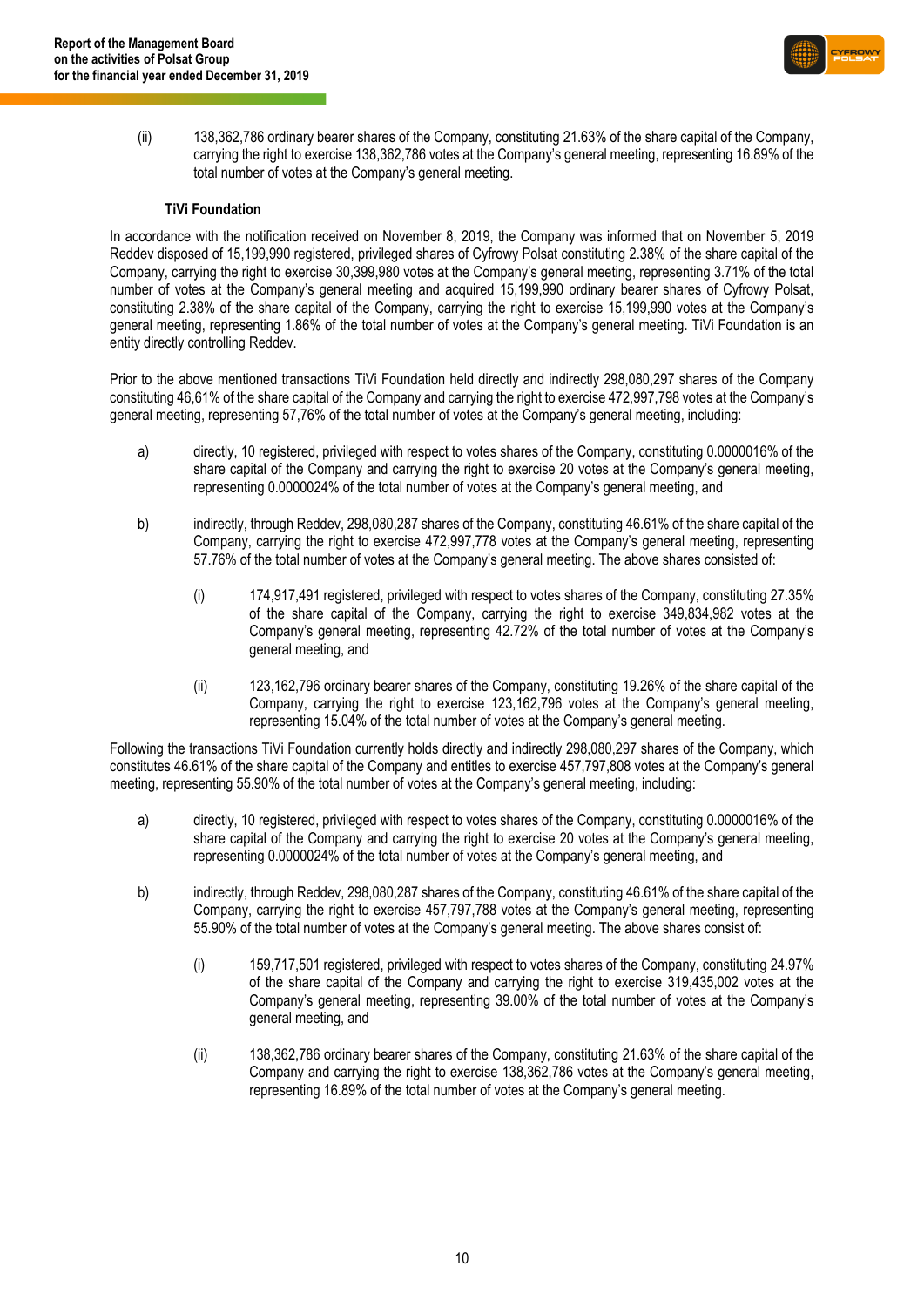

### **Mr. Zygmunt Solorz**

In accordance with the notification received on November 8, 2019, the Company was informed about a change in the share in the total number of votes at the Company held by Mr. Solorz indirectly through an entity controlled by him, which followed the conclusion of two transaction described above, i.e., the disposal by Reddev of 15,199,990 registered, privileged with respect to votes shares of Cyfrowy Polsat on November 5, 2019 and the acquisition by Reddev of 15,199,990 ordinary bearer shares of Cyfrowy Polsat on November 5, 2019.

Prior to the above mentioned transactions Mr. Zygmunt Solorz held indirectly, through entities controlled indirectly and directly by him, i.e.,. Reddev, TiVi Foundation, Embud 2 Sp. z o.o. S.K.A. and Tipeca Consulting Limited 364,244,418 shares of the Company, constituting 56.95% of the share capital of the Company and carrying the right to exercise 539,161,919 votes at the Company's general meeting, representing 65.83% of the total number of votes at the Company's general meeting, in such a way that:

- (i) TiVi Foundation held:
	- a) directly, 10 registered, privileged with respect to votes shares of the Company, constituting 0.0000016% of the share capital of the Company and carrying the right to exercise 20 votes at the Company's general meeting, representing 0.0000024% of the total number of votes at the Company's general meeting, and
	- b) indirectly, through Reddev, 298,080,287 shares of the Company, constituting 46.61% of the share capital of the Company, carrying the right to exercise 472,997,778 votes at the Company's general meeting, representing 57.76% of the total number of votes at the Company's general meeting, including:
		- (i) 174,917,491 registered, privileged with respect to votes shares of the Company, constituting 27.35% of the share capital of the Company, carrying the right to exercise 349,834,982 votes at the Company's general meeting, representing 42.72% of the total number of votes at the Company's general meeting, and
		- (ii) 123,162,796 ordinary bearer shares of the Company, constituting 19.26% of the share capital of the Company, carrying the right to exercise 123,162,796 votes at the Company's general meeting, representing 15.04% of the total number of votes at the Company's general meeting;
- (ii) Embud 2 Sp. z o.o. S.K.A. held directly 64.011.733 ordinary bearer shares of the Company, constituting 10,01% of the share capital of the Company, carrying the right to exercise 64.011.733 votes at the Company's general meeting, representing 7,82% of the total number of votes at the Company's general meeting;

and accounting for the shares held directly by Tipeca Consulting Limited which, pursuant to Art. 87 Section 4 Item 1 of the Public Offering Act, is under the presumption of the existence of an agreement referred to in Art. 87 Section 1 Item 5 of the Public Offering Act, and which held 2,152,388 ordinary bearer shares of the Company, constituting 0.34% of the share capital of the Company, carrying the right to exercise 2,152,388 votes at the Company's general meeting, representing 0.26% of the total number of votes at the Company's general meeting.

Following the above mentioned transactions Mr. Zygmunt Solorz holds indirectly, through entities controlled indirectly and directly by him, i.e.,. Reddev, TiVi Foundation, Embud 2 Sp. z o.o. S.K.A. and Tipeca Consulting Limited 364,244,418 shares of the Company, constituting 56.95% of the share capital of the Company and carrying the right to exercise 523,961,929 votes at the Company's general meeting, representing 63.98% of the total number of votes at the Company's general meeting, in such a way that:

- (i) TiVi Foundation holds:
	- a) directly 10 registered, privileged with respect to votes shares of the Company, constituting 0.0000016% of the share capital of the Company, carrying the right to exercise 20 votes at the Company's general meeting, representing 0.0000024% of the total number of votes at the Company's general meeting, and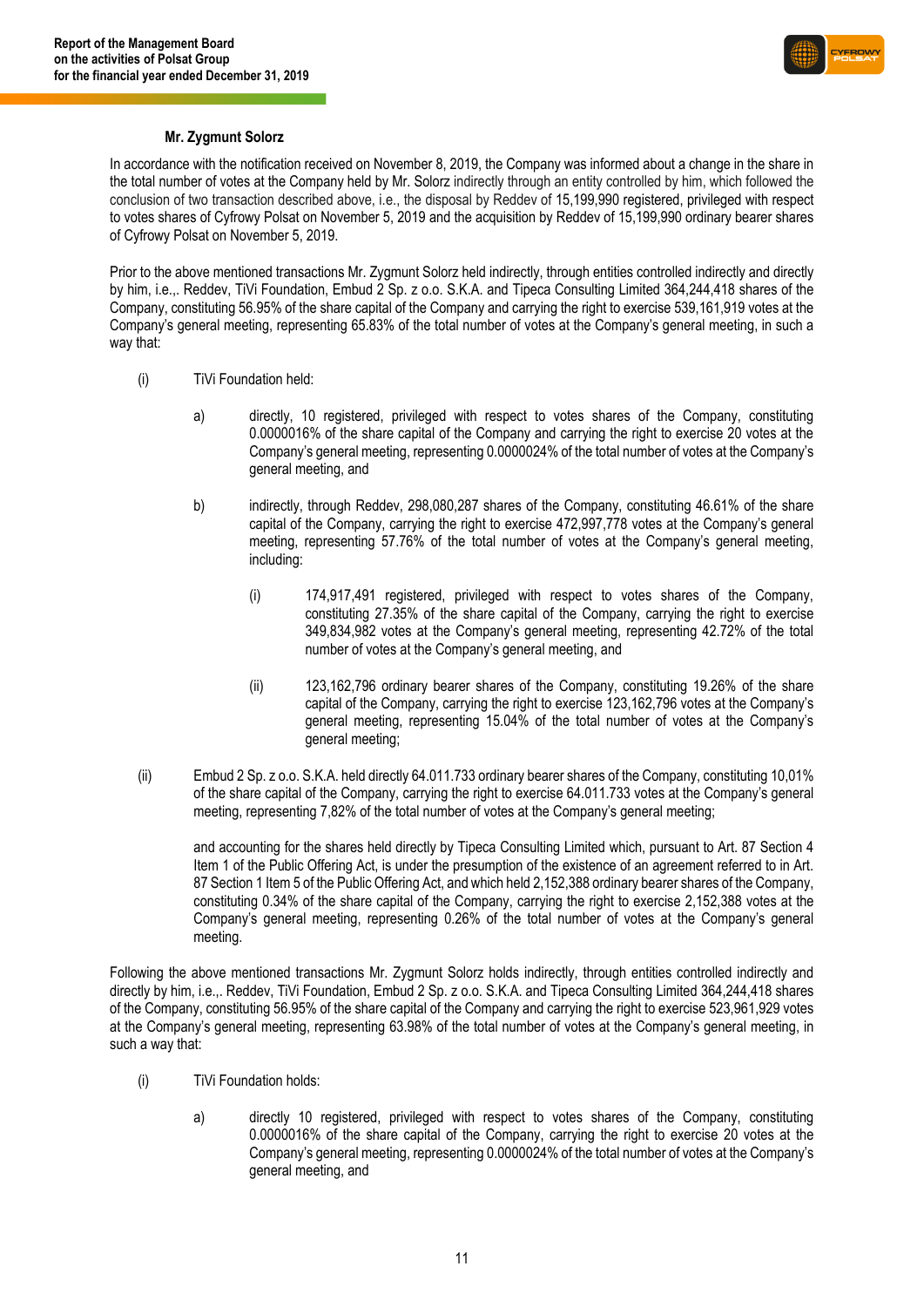

- b) indirectly, through Reddev, 298,080,287 shares of the Company, constituting 46.61% of the share capital of the Company, carrying the right to exercise 457,797,788 votes at the Company's general meeting, representing 55.90% of the total number of votes at the Company's general meeting, including:
	- (i) 159,717,501 registered, privileged with respect to votes shares of the Company, constituting 24.97% of the share capital of the Company, carrying the right to exercise 319,435,002 votes at the Company's general meeting, representing 39.00% of the total number of votes at the Company's general meeting, and
	- (ii) 138,362,786 ordinary bearer shares of the Company, constituting 21.63% of the share capital of the Company, carrying the right to exercise 138,362,786 votes at the Company's general meeting, representing 16.89% of the total number of votes at the Company's general meeting;
- (ii) Embud 2 Sp. z o.o. S.K.A. holds directly 64,011,733 ordinary bearer shares of the Company, constituting 10.01% of the share capital of the Company, carrying the right to exercise 64,011,733 votes at the Company's general meeting, representing 7.82% of the total number of votes at the Company's general meeting;

and accounting for the shares held directly by Tipeca Consulting Limited, which, pursuant to Art. 87 Section 4 Item 1 of the Public Offering Act, is under the presumption of the existence of an agreement referred to in Art. 87 Section 1 Item 5 of the Public Offering Act, and which held 2,152,388 ordinary bearer shares of the Company, constituting 0.34% of the share capital of the Company, carrying the right to exercise 2,152,388 votes at the Company's general meeting, representing 0.26% of the total number of votes at the Company's general meeting.

#### $4.2.$ **Information on material agreements, which can result in a change in the proportion of shares held by hitherto shareholders in the future**

As at the date of approval of this Report, i.e. March 11, 2020, the Company did not have any information on agreements which can result in a change in the proportion of shares held by hitherto shareholders in the future.

#### 4.3. **Shares of Cyfrowy Polsat held by members of the Management Board and the Supervisory Board**

To the Company's best knowledge members of the Management Board did not hold any shares of the Company, directly and indirectly, as at the date of approval of this Report, i.e. March 11, 2020 as well as at the date of publication of the previous interim report, i.e. November 7, 2019 (interim report for the third quarter of 2019).

The table below presents the number of shares of Cyfrowy Polsat S.A. which, according to the Company's best knowledge, were held, directly or indirectly, by Members of the Company's Supervisory Board as at the date of approval of this Report, i.e. March 11, 2020, along with changes in shareholdings from the date of publication of the previous interim report, i.e. November 7, 2019 (report for the third quarter of 2019).

| Name, Surname and function                                          | Status as at<br><b>November 7, 2019</b> | <b>Increases</b> | <b>Decreases</b> | Status as at<br>March 11, 2020 |
|---------------------------------------------------------------------|-----------------------------------------|------------------|------------------|--------------------------------|
| Mr. Marek Kapuściński<br>Chairman of the Supervisory Board          | 18.500                                  |                  |                  | 18.500                         |
| Mr. Aleksander Myszka<br>Member of the Supervisory Board            | 50.000                                  | -                |                  | 50.000                         |
| Mr. Tomasz Szeląg <sup>(1)</sup><br>Member of the Supervisory Board | 18.500                                  | -                |                  | 18.500                         |

(1) Mr. Tomasz Szeląg holds the Company's shares indirectly, through Pigreto Ltd.

To the Company's best knowledge the remaining Members of the Supervisory Board did not hold any shares of the Company, directly and indirectly, as at the date of approval of this Report, i.e. March 11, 2020, nor at the date of publication of the previous interim report, i.e. November 7, 2019 (report for the third quarter of 2019).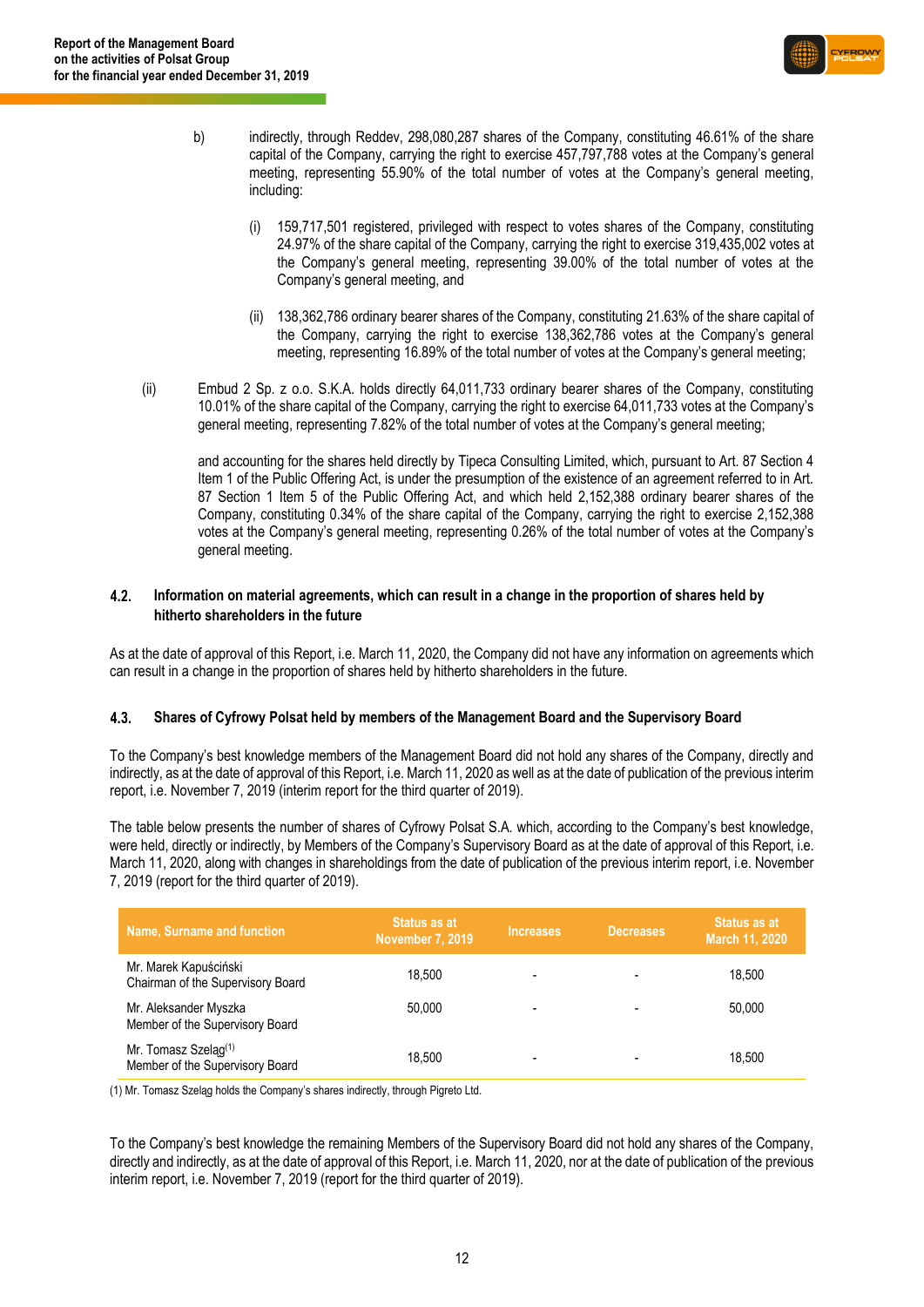

#### $4.4.$ **Securities with special controlling rights**

Current shareholders do not have any other rights in the General Meeting of Shareholders than those resulting from holding our shares. As at December 31, 2019 the shares of the A through D series are shares preferential as to the voting rights in the way that:

- Series A shares totaling 2,500,000 have preferential voting rights entitling their holder to two voting rights per share;
- Series B shares totaling 2,500,000 have preferential voting rights entitling their holder to two voting rights per share;
- Series C shares totaling 7,500,000 have preferential voting rights entitling their holder to two voting rights per share;
- Series D shares totaling 166,917,501 numbered 1-166,917,501 have preferential voting rights entitling their holder to two voting rights per share.

8,082,499 D Series shares, numbered 166,917,502-175,000,000; 75,000,000 E Series shares; 5,825,000 F Series shares, 80,027,836 H Series shares, 47,260,690 I Series shares and 243,932,490 J Series shares are ordinary bearer shares.

#### $4.5$ **Limitations related to shares**

There are no limitations to the exercise of voting rights in the Company.

Except for the limitations regarding our securities ownership rights transfer resulting from the general provisions of the law there are no other limitations, in particular contractual limitations, regarding our securities ownership rights transfer.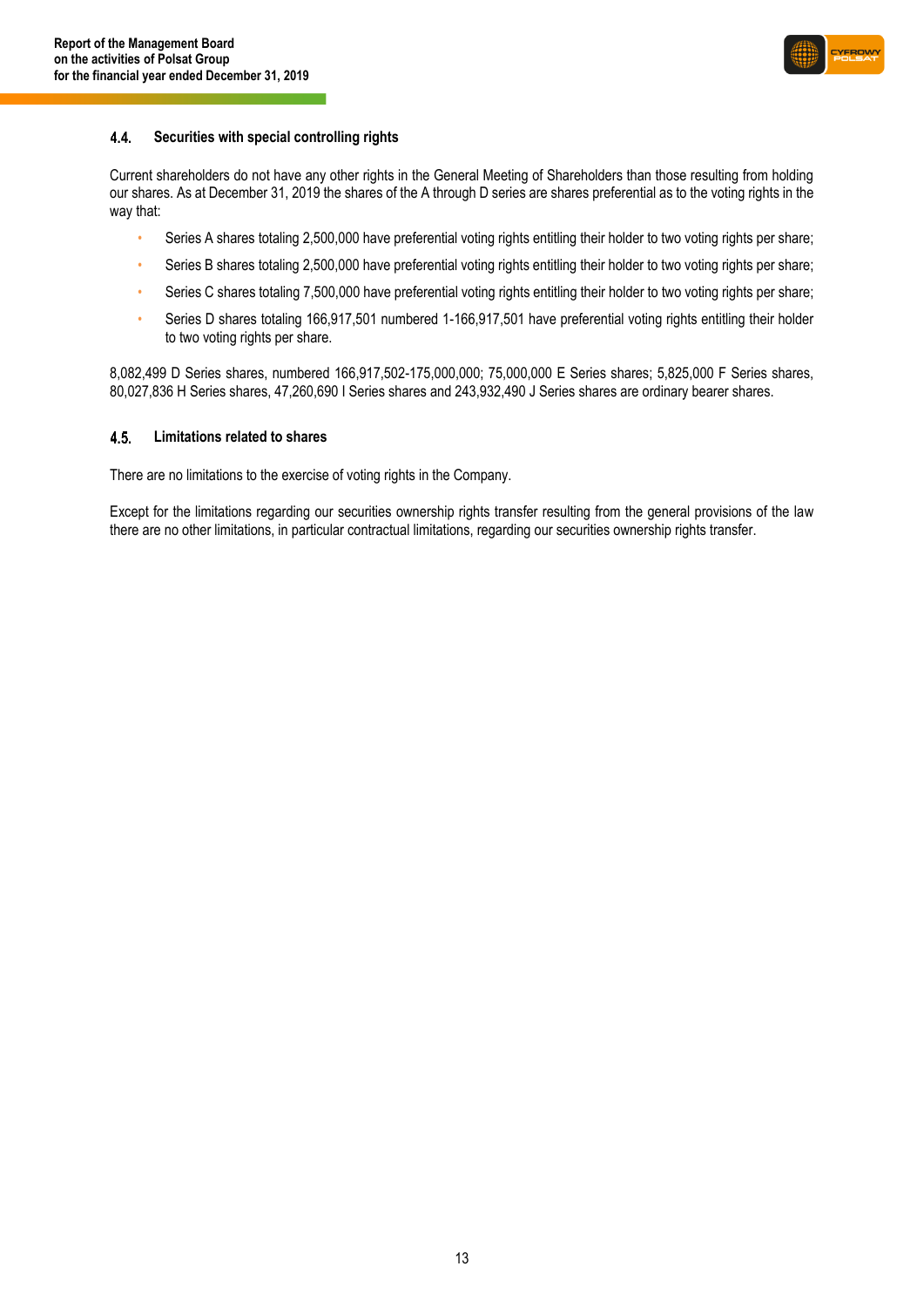

### <span id="page-13-0"></span>**5. ARTICLES OF ASSOCIATION OF THE COMPANY**

An amendment to the Articles of Association requires a resolution of the General Shareholders' Meeting and a registry into the Court register. The general provisions of law and the Bylaws of the General Shareholders' Meeting and the Articles of Association govern the procedure for adopting resolutions regarding amendments to the Articles of Association.

Pursuant to the provisions of the Articles of Association and taking into account the provisions of art. 417 § 4 of the commercial companies code, an amendment to the Articles of Association may take place without a share buyback.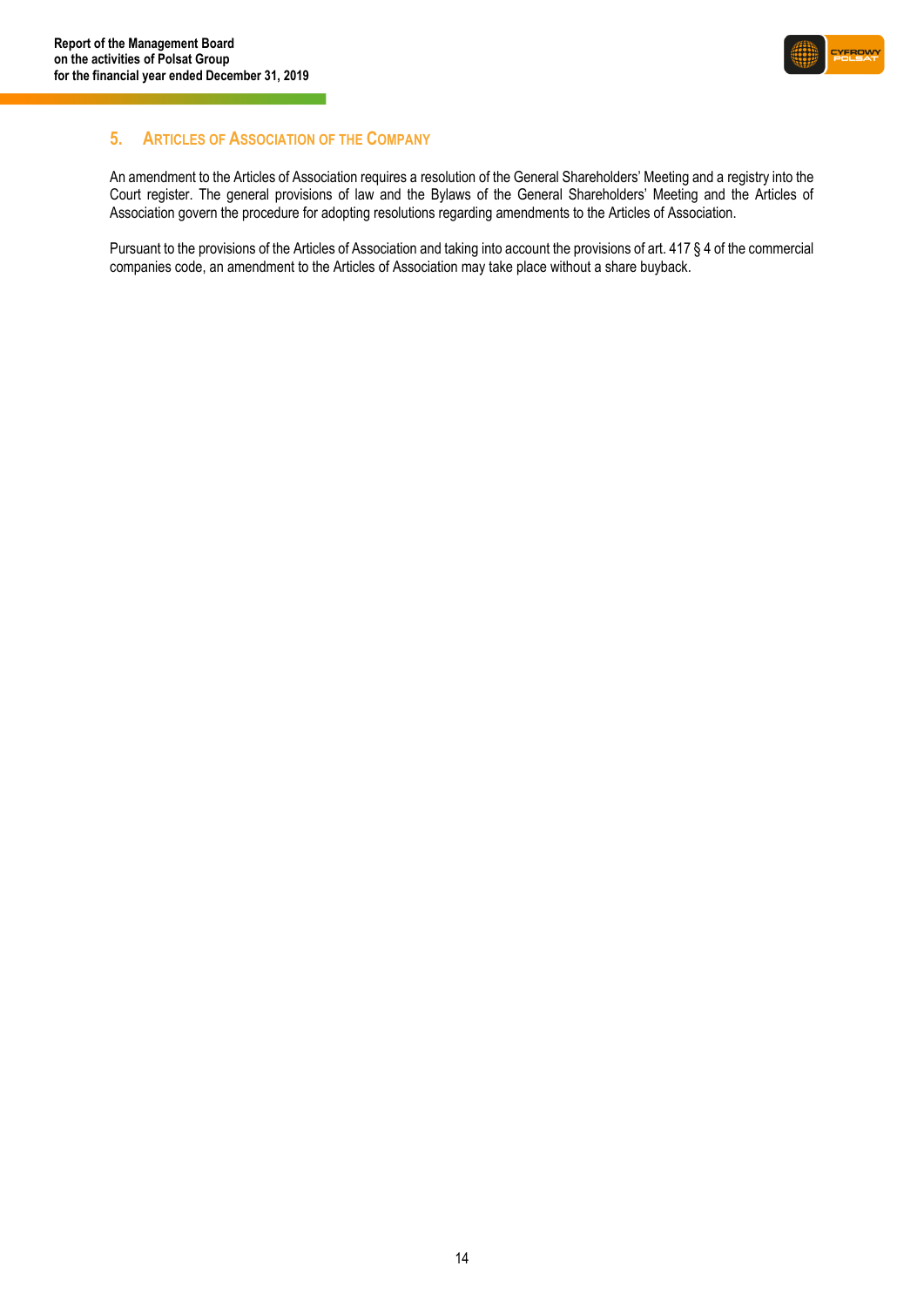

### <span id="page-14-0"></span>**6. GENERAL SHAREHOLDERS' MEETING**

The General Shareholders' Meeting acts pursuant to the provisions of the commercial companies' code, the Articles of Association, and the Bylaws of General Shareholders' Meeting adopted by Resolution 6 of the Extraordinary Shareholders' Meeting dated December 4, 2007 and amended by Resolution 29 of the Extraordinary Shareholders' Meeting dated April 23, 2009.

The General Shareholders' Meeting adopts resolutions regarding, in particular, the following issues:

- a) discussion and approval of Reports on the Management Board's activity and the Supervisory Board's activity, and the financial statements for the previous year,
- b) decision about distribution of profits, or covering losses,
- c) signing off for the Supervisory Board's and the Management Board's performance of duties,
- d) appointment and dismissal of members of the Supervisory Board and determination of their compensation,
- e) amendments to the Articles of Association of the Company,
- f) amendments to the business activity of the Company,
- g) increase or decrease in the share capital,
- h) merger or transformation of the Company,
- i) dissolution or liquidation of the Company,
- j) issuance of convertible bonds or seniority bonds,
- k) sale or lease of the Company and establishment of a right of use or sale of the Company's plant,
- l) purchase of real estate or equipment for the Company, serving for permanent usufruct for a price exceeding by 1/5 (one fifth) the paid-up share capital if the purchase takes place within two years of the Company's registration,
- m) all decisions regarding claims for damages upon establishment of the Company, or activities of management or supervision,
- n) other issues set out by the provisions of the commercial companies code.

The General Meeting shall be attended by persons who are shareholders of the Company sixteen days prior to the date of the General Meeting (the day of registration for participation in the General Meeting). The date of registration for participation in the General Meeting is consistent for bearer shares and registered shares holders. Holders of registered shares and interim certificates and lienors and users who have the right to vote, are entitled to participate in the General Meeting of the Company, provided they are entered in the register of shareholders on the day of registration for participation in the General Meeting.

A shareholder, being a natural person, is entitled to participation in the General Shareholders' Meeting and execution of voting rights in person, or through a proxy. A shareholder, being a legal entity, is entitled to participation in the General Shareholders' Meeting and execution of voting rights through a person authorized to make representations of intent on its behalf, or through a proxy.

The power of attorney to attend the General Meeting and exercise voting rights requires a written or an electronic form. The shareholder must notify the Company about electronically granting the power of attorney by sending the information specifying the Shareholder and the Shareholder's proxy, including the name and surname or company (the name) and address (seat), and indicating the number of shares and votes, of which the proxy is authorized to exercise to the address: [akcjonariusze@cyfrowypolsat.pl.](mailto:akcjonariusze@cyfrowypolsat.pl)

The General Meeting should be attended by members of the Management Board and Supervisory Board - in the composition which allows for substantive answers to the questions posed during the General Meeting.

The General Meeting is opened by the Chairman of the Supervisory Board or a person they nominate. The person opening the General Meeting shall proceed with immediate election of Chairman of the General Meeting, refraining from considering any other substantive or formal matters.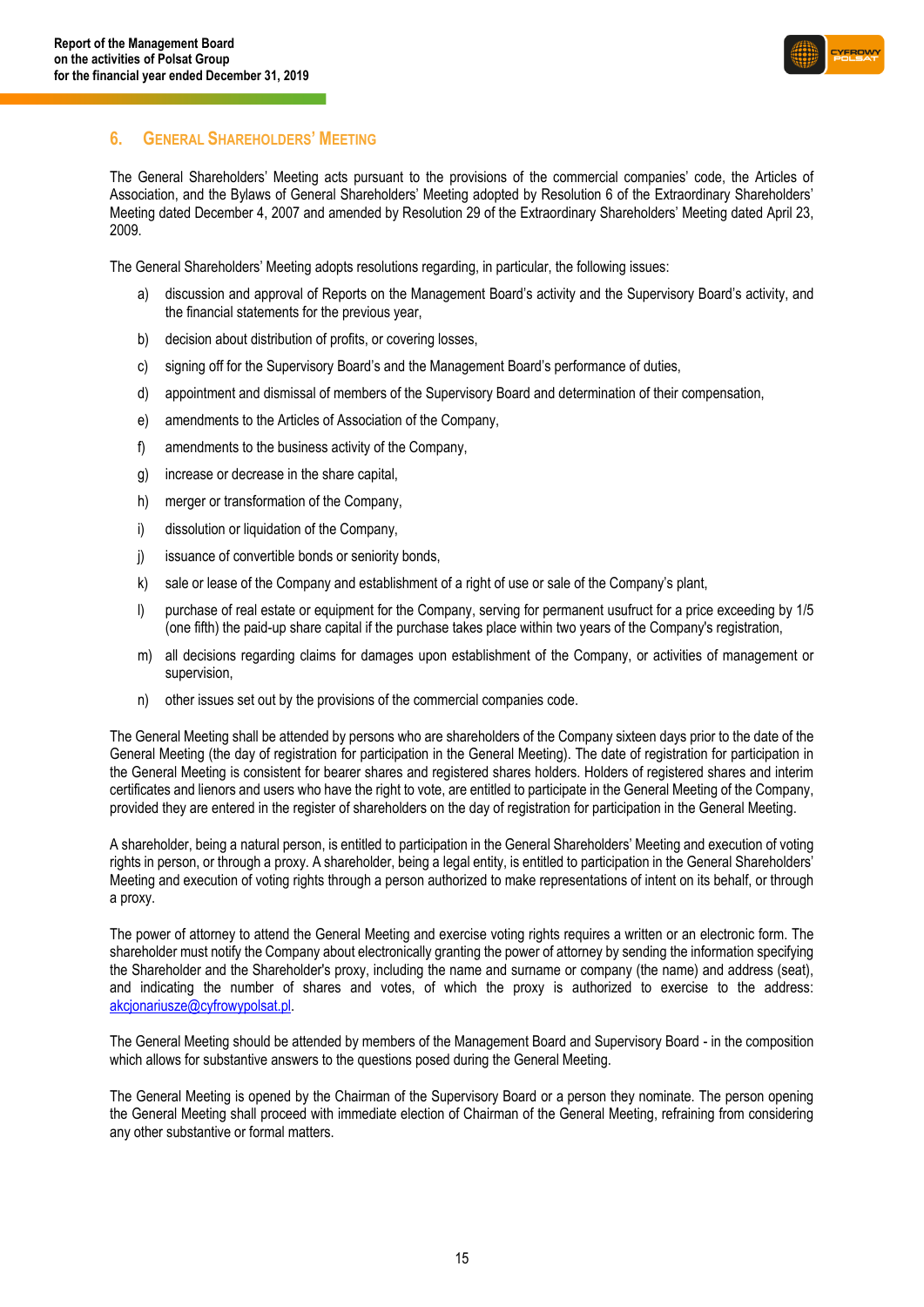

Each participant in the General Meeting is entitled to be elected the Chairman of the General Meeting, and also nominate one person as candidate to the position of Chairman of the General Meeting. Decisions shall not be made until Chairman of the General Meeting is elected.

The Chairman of the General Meeting directs proceedings in accordance with the agreed agenda, provisions of law, the Articles of Association and the By-laws, and in particular: giving the floor to speakers, ordering voting and announcing the results thereof. The Chairman ensures efficient proceedings and respecting of the rights and interests of all Shareholders. The Chairman may decide on issues of the order of the agenda.

After creation and signing of the attendance list the Chairman approves that the Shareholders' Meeting has been called in a proper manner and is authorized to pass resolutions; presents the agenda and orders selection of the Ballot Committee.

The General Meeting may pass a motion regarding nonfeasance of voting over an item on the agenda, and also on adjourning the order of issues on the agenda. However, removing an item from the agenda, or its adjourning upon a request of shareholders, requires prior consent of all the shareholders present, who have forwarded such a motion, supported by a majority of votes of the General Meeting. Motions regarding the aforementioned issues shall be justified in detail.

The Chairman, after opening an item on the agenda, may give the floor in order of application of speakers. In the event of a significant number of applications the Chairman may set a time limit or limit the number of speakers. The floor may be taken regarding items on the agenda and currently under discussion only. The Chairman may give the floor outside of the order of application to the members of the Management Board or Supervisory Board, and also to the Company experts called by them.

The Meeting may not pass resolutions regarding items that are not on the agenda unless all the share capital is represented in the General Meeting and none of the present in the Meeting raises any objections as to the adoption of a resolution.

Voting shall proceed in a manner adopted by the General Meeting using a computerized system of casting and counting votes, ensuring that votes are cast in the number corresponding to the number of shares held and - in case of a secret ballot - allowing to eliminate a possibility of detecting the manner of voting by individual Shareholders.

Subject to mandatory provisions of law, the General Meeting shall be valid if attended by shareholders representing jointly more than 50% of the total number of votes in the Company. Resolutions are adopted by a simple majority of votes.

As at December 31, 2019 the shareholders participating in the General Meeting had the number of votes corresponding to the number of shares held, observing the fact that the shares listed in item 8.4.3. – *Securities with special controlling rights* – are preferential in such a way that each of them entitles to casting two votes at the General Meeting.

The Chairman of the General Meeting closes the General Meeting upon exhausting its agenda.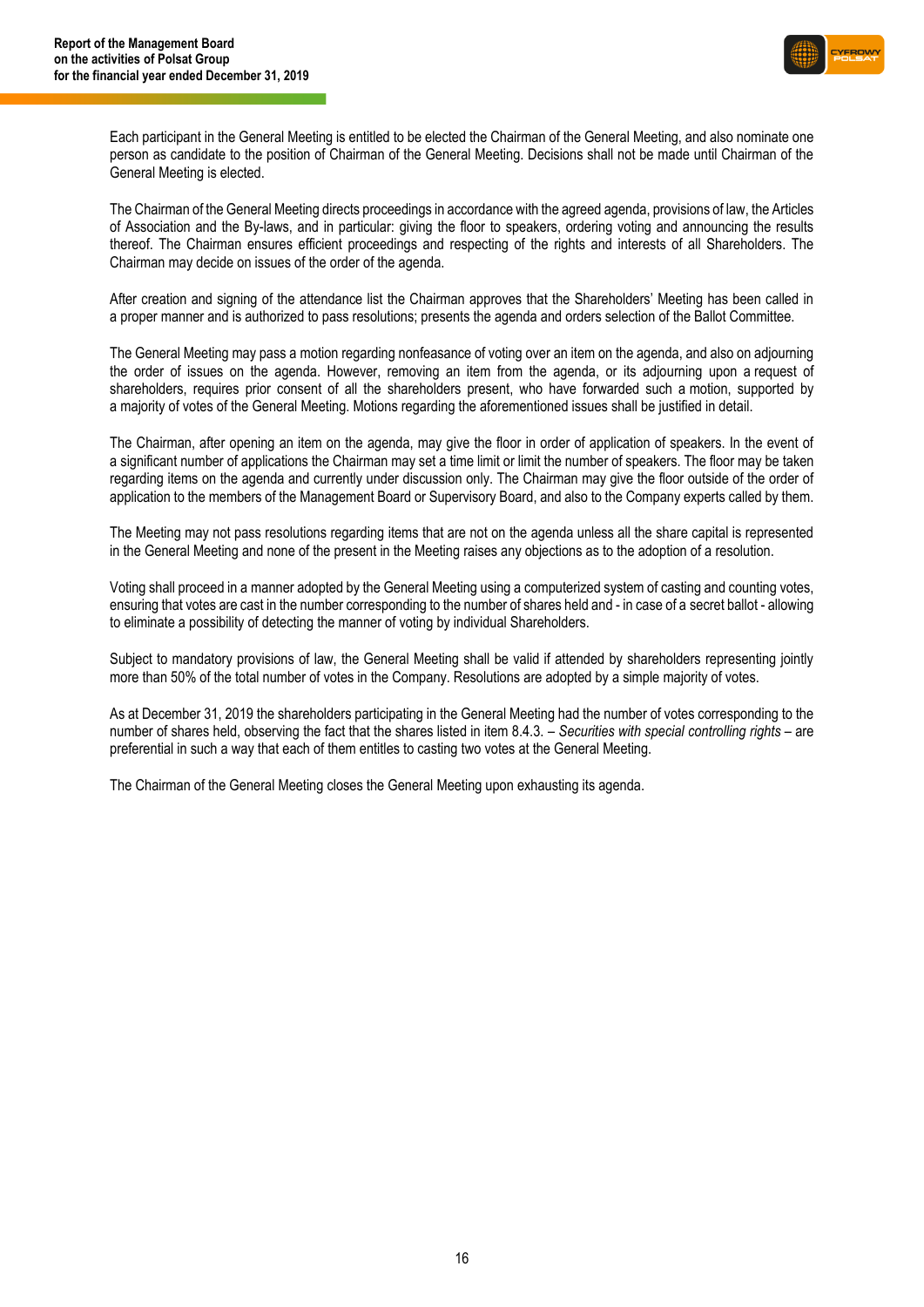

### <span id="page-16-0"></span>**7. MANAGEMENT BOARD OF THE COMPANY**

#### $7.1.$ **Rules regarding appointment and dismissal of the management and their rights**

Pursuant to article 15 of the Articles of Association of the Company the Management Board consist of one or more members, including the President and Vice-president or and Vice-presidents of the Management Board, appointed by the Supervisory Board. The Supervisory Board decides as to the number of Management Board Members upon their appointment. The term of office of the Management Board is joint and lasts three years. The Members of the Management Board may be dismissed at any time by the Supervisory Board.

Pursuant to the Articles of Association, the Management Board of the Company, led by the President of the Management Board, is responsible for our day-to-day management and for our representations in dealing with third parties. All business decisions are in the scope of activities of the Management Board, unless limited by law, Articles of Association to be the competence of the Supervisory Board or the General Shareholders' Meeting.

Members of the Management Board participate in each General Shareholders' Meeting and provide answers to questions posed during the General Shareholders' Meeting. Moreover, Members of the Management Board invited by the Chairman of the Supervisory Board to a Meeting of the Supervisory Board participate in the Meeting with a right to voice their opinion on issues on the agenda.

The General Shareholders' Meeting makes decisions regarding an issue or buy back of the Company's shares. The competencies of the Board in respect to the above are limited to execution of any resolutions adopted by the General Shareholders' Meeting.

#### $7.2.$ **Composition of the Management Board and changes in 2019**

As at January 1, 2019 the Management Board comprised the following Members:

- Tobias Solorz President of the Management Board,
- Dariusz Działkowski Member of the Management Board,
- Tomasz Gillner-Gorywoda Member of the Management Board,
- Aneta Jaskólska Member of the Management Board,
- Agnieszka Odorowicz Member of the Management Board,
- Katarzyna Ostap-Tomann Member of the Management Board,
- Maciej Stec Member of the Management Board.

The following table presents changes in the composition of the Management Board in 2019.

| <b>Data</b>      | <b>Description</b>                                                                                                                                     |
|------------------|--------------------------------------------------------------------------------------------------------------------------------------------------------|
| January 17, 2019 | Tobias Solorz resigned from the function of President of the Management<br>Board, effective March 31, 2019.                                            |
| January 17, 2019 | Mirosław Błaszczyk was appointed by the Company's Supervisory Board for the function of President of<br>the Management Board, effective April 1, 2019. |
| January 17, 2019 | Maciej Stec was appointed by the Company's Supervisory Board for the function of Vice-President of the<br>Management Board, effective April 1, 2019.   |
| March 14, 2019   | Dariusz Działkowski resigned from the function of Member of the Management Board, effective March<br>31.2019.                                          |
| March 14, 2019   | Tomasz Gillner-Gorywoda resigned from the function of the Member of Management Board, effective<br>March 31, 2019.                                     |
| March 14, 2019   | Jacek Felczykowski was appointed by the Company's Supervisory Board for the function of Member of the<br>Management Board, effective April 1, 2019.    |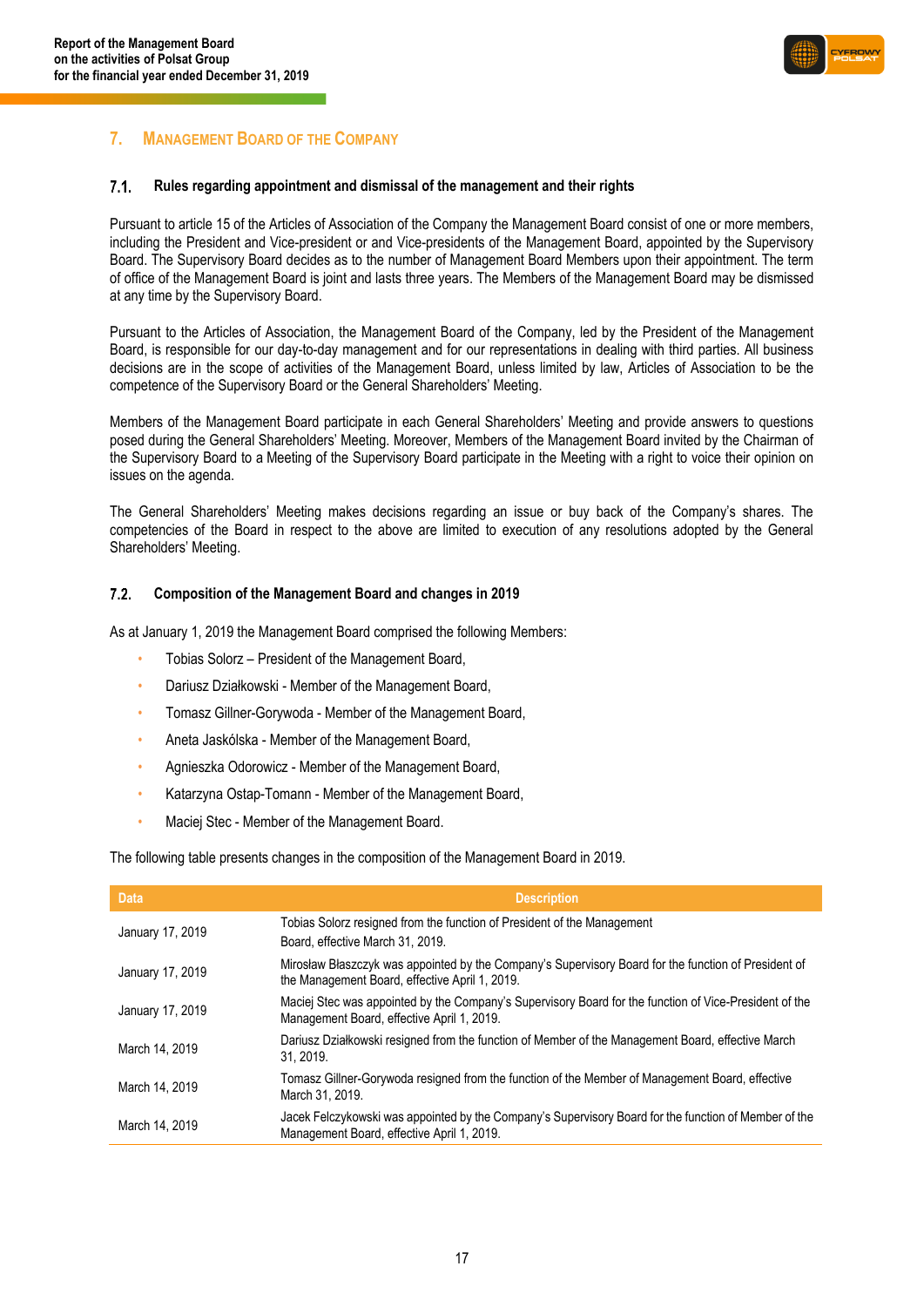

As at date of approval of this Report, i.e., March 11, 2020, the Management Board consisted of six Members. The following table presents names, surnames, functions, dates of appointment and dates of expiry of the current term of particular Members of the Management Board.

| Name and surname       | <b>Function</b>                        | <b>Year of first</b><br>appointment | <b>Year of appointment</b><br>for the current term | <b>Year of expiry</b><br>of term |
|------------------------|----------------------------------------|-------------------------------------|----------------------------------------------------|----------------------------------|
| Mirosław Błaszczyk     | President of the Management Board      | 2019                                | 2019                                               | 2022                             |
| Maciej Stec            | Vice-President of the Management Board | 2014                                | 2019                                               | 2022                             |
| Jacek Felczykowski     | Member of the Management Board         | 2019                                | 2019                                               | 2022                             |
| Aneta Jaskólska        | Member of the Management Board         | 2010                                | 2019                                               | 2022                             |
| Agnieszka Odorowicz    | Member of the Management Board         | 2016                                | 2019                                               | 2022                             |
| Katarzyna Ostap-Tomann | Member of the Management Board         | 2014                                | 2019                                               | 2022                             |

**Mirosław Błaszczyk** has been President of the Management Board of Cyfrowy Polsat S.A since April 2019. He is also President of the Management Board of Polkomtel (since April 2019), Supervisory Board Member of Telewizja Polsat Sp. z o.o. and Muzo FM Sp. z o.o. and holds a position of Member of the Council of the Polsat Foundation.

Earlier, in 2007-2019, has served as President of the Management Board of Telewizja Polsat Sp. z o.o., and, until March 2019, as President of the Management Board of Lemon Records sp. o.o. and Eska TV S.A.

From 1984 to 1988 he worked as director at Wrocław University of Technology, later he worked for a year as Assistant to President and Sales Representative of the company "Intersoft", next, from 1990 to 1991, as Sales Representative in Munichbased company "Ampol". From 1992 he worked for Przedsiębiorstwo Zagraniczne "Solpol"; until 1993 as Deputy Director, and later as Director of Legal Office. In 1994 he joined Telewizja Polsat, where, until 2007, he held the position of Director of Management Board Office and served as Proxy. At the same time, from March 2005 to September 2006, he was Deputy General Director of Polska Telefonia Cyfrowa Sp. z o.o. Mr. Błaszczyk also served in the past as Member of the Supervisory Boards in, among others, Plus Bank S.A. and Elektrim S.A.

Mr. Mirosław Błaszczyk graduated from the German Faculty at the Wrocław University.

**Maciej Stec** has been Vice President of the Management Board of Cyfrowy Polsat since April 2019. He has been serving as Member of the Company's Management Board since November 2014. In April 2019 he became Vice-President of the Management Board of Polkomtel and Member of the Supervisory Board of Telewizja Polsat Sp. z o.o. Mr. Stec is Member of the Supervisory Board of Muzo.fm Sp. z o.o. He also holds the function of Management Board Member at Polsat Ltd. and Polsat JimJam Ltd.

In 2007-2019 he was Member of the Management Board and Sales & Foreign Acquisition Director of Telewizja Polsat while in 2018-2019 he served as President of the Management Board of Eleven Sports Network Sp. z o.o.

From the beginning of his professional career Mr. Stec was linked with television market. From 1998 he worked, among others, for OMD Poland media house, owned by Omnicom Group, where in the years 1998-2003 he held a position of Managing Director of Brand&Media OMD. From February 2003 to May 2007 he was Managing Director of Telewizja Polsat's advertisement office - Polsat Media Sp. z o.o. (currently Polsat Media Biuro Reklamy Sp. z o.o. Sp.k.).

Mr. Stec graduated from the Management and Marketing Faculty of the Leon Kozminski Academy of Entrepreneurship and Management in Warsaw.

**Jacek Felczykowski** has been Member of the Management Board of Cyfrowy Polsat since April 2019. Mr. Felczykowski has long-term and versatile experience in company management within the areas of finance and innovative technologies, such as IT and telecommunications.

In years 2006-2008 he served as President of the Management Board of Centrum Obsługi Wierzytelności Cross Sp. z o.o., and from 2007 to 2008 as Member of the Management Board of TFI Plejada S.A. In years 2008-2010 he managed, as President of the Management Board, NFI Midas S.A., one of the world's pioneers in implementation of fast, mobile Internet in LTE technology. In years 2010-2012 he was President of the Management Board of Sferia S.A. and from 2011 to 2013 he was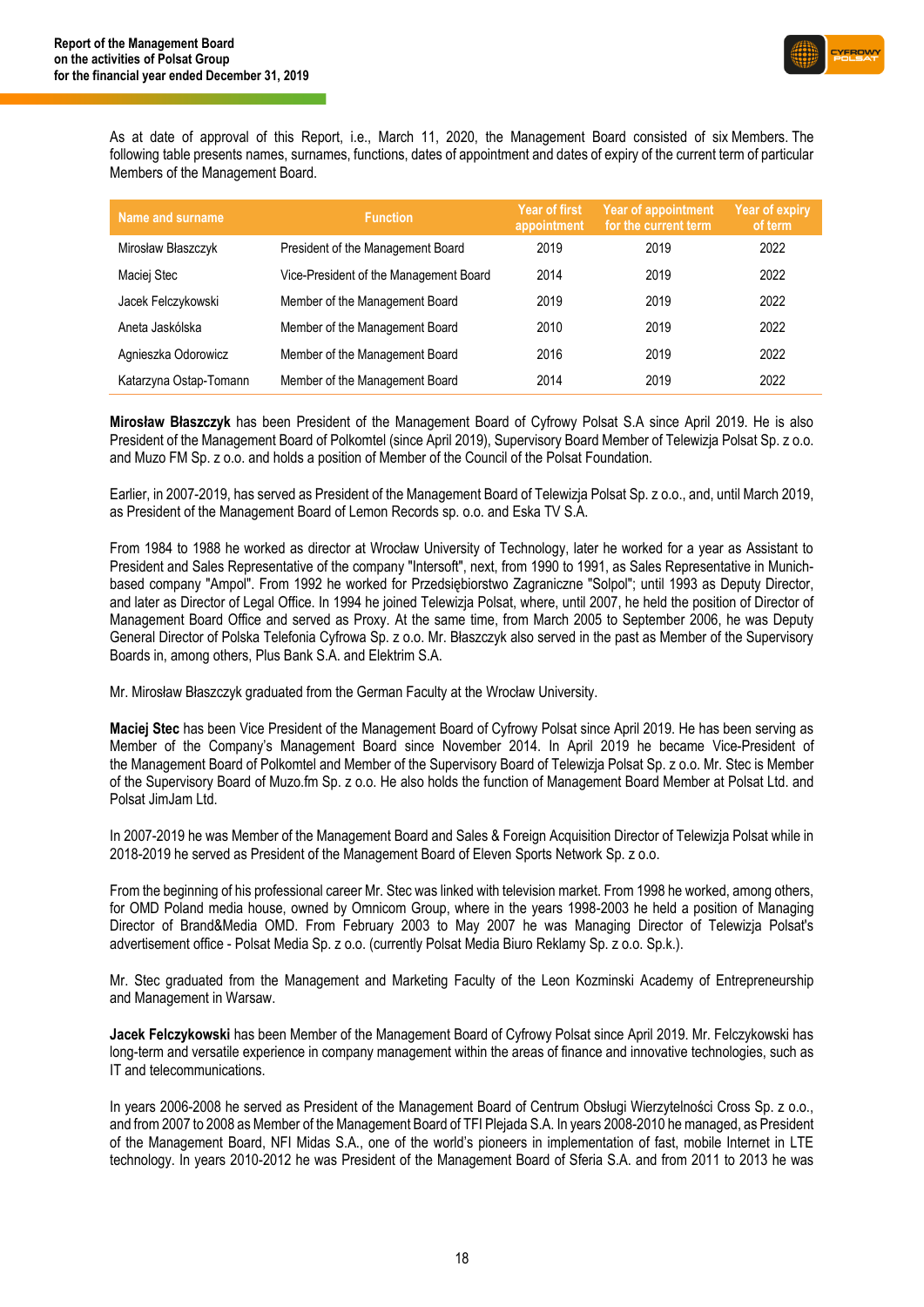

President of the Management Board of IT Polpager S.A. In 2015 he assumed a position of Member of the Management Board of Polkomtel Sp. z o.o.

**Aneta Jaskólska** has been has been a Member of the Management Board of Cyfrowy Polsat since July 2010. She is responsible for the Customer Service Department and Safety Department. Ms. Jaskólska is also a Member of the Management Boards of INFO-TV-FM Sp. z o.o., Liberty Poland S.A., CPSPV1 Sp. z o.o., CPSPV2 Sp. z o.o., Plus TM Management Sp. z o.o. and Polkomtel. She serves also as Vice-President of the Clean Poland Program Association.

Between 2004 and 2007 Ms. Jaskólska held the position of Proxy and Director of Legal Department of UPC Polska Sp. z o.o. She was also a Member of the Copyright Committee (Komisja Prawa Autorskiego). Ms. Jaskólska has many years of experience in legal advisory and services to large business entities.

Ms. Jaskólska graduated from the Faculty of Law and Administration at the Warsaw University and completed legal internship with the District Chamber of Legal Advisers in Warsaw, receiving the title of a solicitor. She also graduated from Copyright, Publishing and Press Law Faculty at the Department of Management and Social Communication of the Jagiellonian University.

**Agnieszka Odorowicz** Member of the Company's Management Board since March 1, 2016 and is responsible for the film production and the management of the Company studios. From 2001 until 2009 she was an academic staff member at the Department of Trade and Market Institutions at the Cracow Academy of Economics and the author of publications on cultural management and economics as well as the promotion of regions. In the years 2002-2004 the authorities of the Academy appointed her to the position of director of the Development and Promotion Center of the Cracow Academy of Economics. In the years 2003-2004 she acted as deputy Minister of Culture for structural funds, responsible for negotiations with the European Commission regarding the use of EU funds for the development of cultural infrastructure. During the years 1997-2003 she was the artistic director of the International Competition of Contemporary Chamber Music and producer of several shows for public television. In the years 2004-2005 she held the position of Secretary of State at the Ministry of Culture, where she was responsible for the legal and economic departments as well as cooperation with the Parliament. During this period she was the Chairwoman of the inter-ministerial group for the media policy of the State. In the years 2005-2010 she was the first director of the Polish Film Institute. Reelected as director in a competition in 2010, she managed the Polish Film Institute until October 2015. In the years 2014-2015 she served as Member of the Supervisory Board of Polskie Radio S.A.

Ms. Odorowicz is a graduate of the Cracow University of Economics, an economist and a cultural manager. She is a co-author of numerous publications on culture economy. Awarded for her merit for culture, among others with the Officer's Cross of the Order of Polonia Restituta.

**Katarzyna Ostap-Tomann** has been connected with Cyfrowy Polsat Group since 2009, where she assumed the position of deputy CFO of the Capital Group in 2015, and she has been a Member of the Management Board responsible for the finances of the Group since October 2016. She also holds the position of Member of the Polkomtel Sp. z o.o., INFO-TV-FM Sp. z o.o., CPSPV1 Sp. z o.o., CPSPV2 Sp. z o.o. and Polsat License Ltd. She is also a Member of the Supervisory Board of Plus Bank S.A. Earlier, until April 2019, she was also a Member of the Management Board of Telewizja Polsat Sp. z o.o.

In the years 1996–2004 she was employed at various positions at Philip Morris in Poland and in the regional headquarters of the company in Switzerland, where she gained considerable experience in the fields of corporate finance, financial reporting, management accounting and internal audit. In the years 2004-2009 she worked for TVN Group as Financial Controller of the capital group. She was responsible for the preparation of financial statements at the capital group level and internal management reporting. In 2009 she took the position of Director of Controlling at Cyfrowy Polsat, where she became Financial Director in 2012. Since 2011 she has also held the function of Financial Director at Telewizja Polsat, where she was appointed as Member of the Management Board in 2014.

She has been a member of the ACCA since 2001. In 2013-2017 she was a member of the ACCA Council in Poland. Ms. Ostap-Tomann is a graduate of the Warsaw School of Economics with a major in International Economic and Political Relations and also holds the title of MBA from Oxford Brookes University.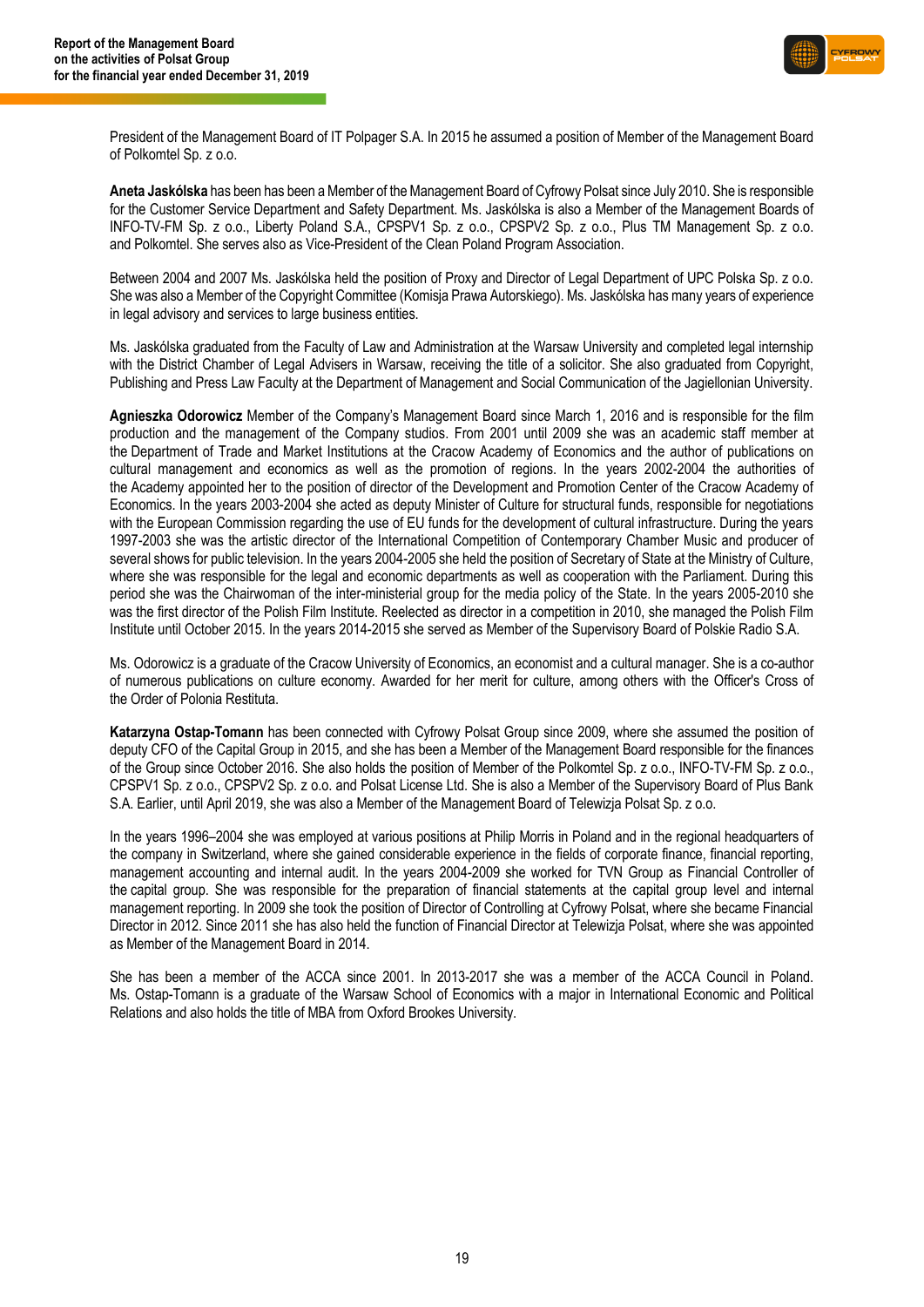

#### **Competences and bylaws of the Management Board**  $7.3.$

Our Management Board acts pursuant to the provisions of the commercial companies code, the Company's Articles of Association and the Bylaws of Management Board approved by the Supervisory Board on 29 November 2007.

The Management Board runs our matters in a transparent and efficient way pursuant to the provisions of the law, our internal provisions and the Best Practices 2016. Upon taking decisions related to our matters, the Members of the Management Board act within justified limits of business risk.

The following are entitled to submit statements on our behalf

- (i) in the case of one person Management Board the President of the Management Board acting independently, and
- (ii) in the case of a more numerous Management Board the President of the Management Board acting independently, the Vice-president of the Management Board acting jointly with a Member of the Management Board or another Vice-president, two Members of Management Board acting jointly, the Vice-president of the Management Board acting jointly with a proxy, or a Member of the Management Board acting jointly with a proxy.

All issues related to our management, not restricted by the provisions of the law or the Articles of Association to the competence of the Supervisory Board or the General Meeting, are within the scope of competence of the Management Board.

Members of the Management Board participate in sessions of the General Meeting and provide substantive answers to questions asked during the General Meeting. Members of the Management Board invited to a meeting of the Supervisory Board by the Chairman of the Supervisory Board participate in the meeting with the right to take the floor regarding issues on the agenda. Members of the Management Board shall, within their scope of competence and the scope necessary to settle issues discussed by the Supervisory Board, submit explanation and information regarding Company affairs to the participants in the meeting of the Supervisory Board.

The Board adopts resolutions provided that at least a half of the Members of the Board are present in the meeting and all Members of the Board have been notified of the meeting. Resolutions are adopted by an absolute majority of votes of the Members of the Board present in the meeting or participating in the voting. The establishment of a proxy requires consent of all the Members of the Management Board. Each Member of the Management Board may revoke the power of proxy. In the case of equality of votes upon adoption of resolutions by the Management Board the vote of the President of the Management Board shall prevail.

Resolutions are adopted in a meeting or in a manner set out below. The President of the Management Board or an authorized Member of the Board calls meetings of the Management Board. The meetings of the Management Board are held in our offices or another place indicated by the person calling the meeting.

The voting is open. A secret voting shall be administered upon a request of just one Member of the Board present in the meeting.

Moreover, according to the Bylaws of the Management Board, the Management Board may adopt resolutions in writing, or in a manner enabling instantaneous communication of the Members of the Management Board by means of audio-video communication (e.g. teleconferencing, videoconferencing).

#### $7.4.$ **Remuneration of the Members of the Management Board**

Information regarding remuneration of Members of the Management Board in 2019 is included in Note 47 of the consolidated financial statements for the financial year ended December 31, 2019.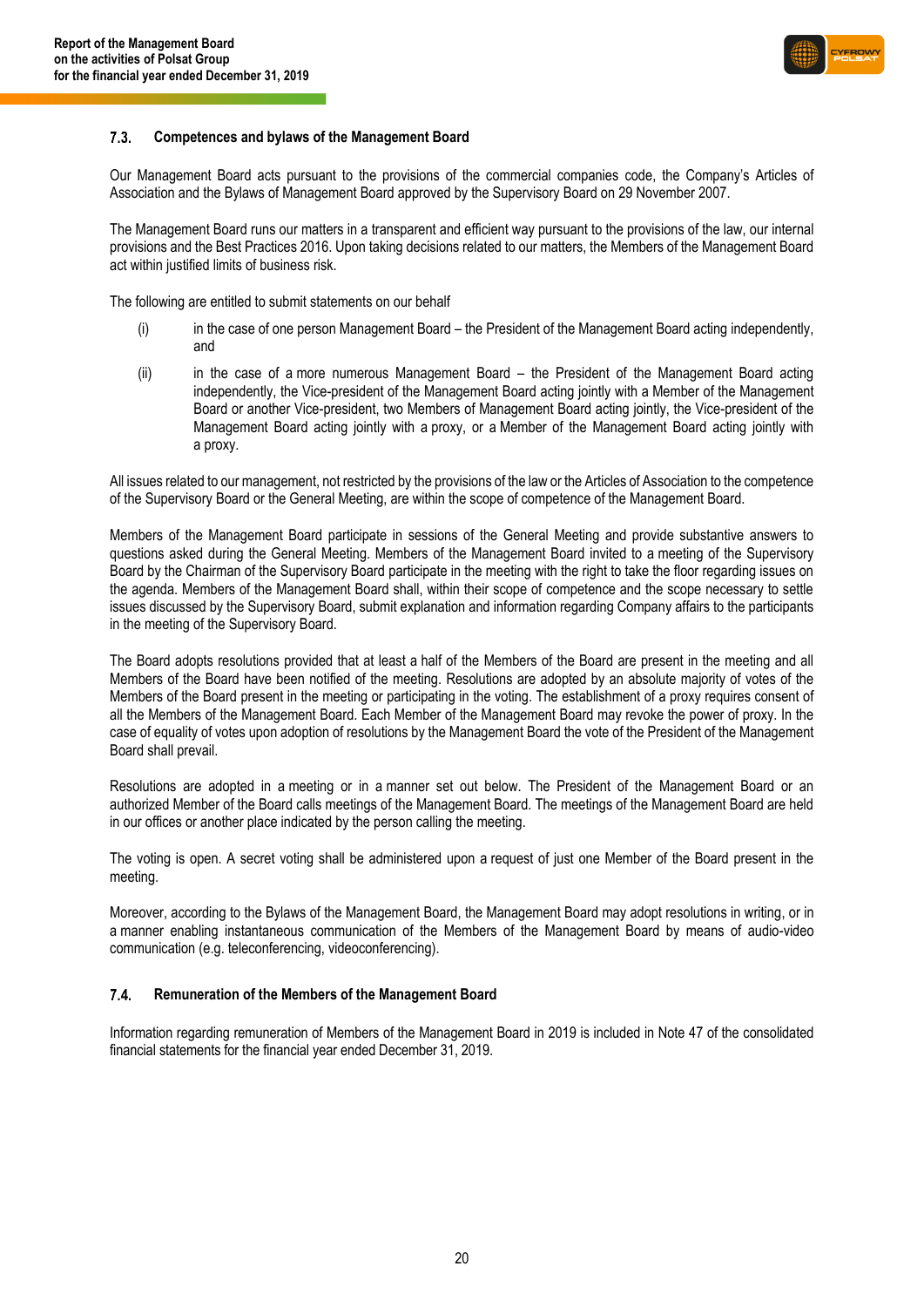

#### $7.5.$ **Managerial contracts with Members of the management board setting out severance packages payout as a result of their resignation or dismissal from the position without a material cause**

The Company has concluded managerial contracts with the following Members of the Management Board: Aneta Jaskólska, Agnieszka Odorowicz and Katarzyna Ostap-Tomann. These contracts do not provide for the payment of severance packages as a result of the resignation of the mentioned above Members of the Management Board or their dismissal from the position without a material cause, or in the case when their resignation or dismissal results from a merger by acquisition of the Company.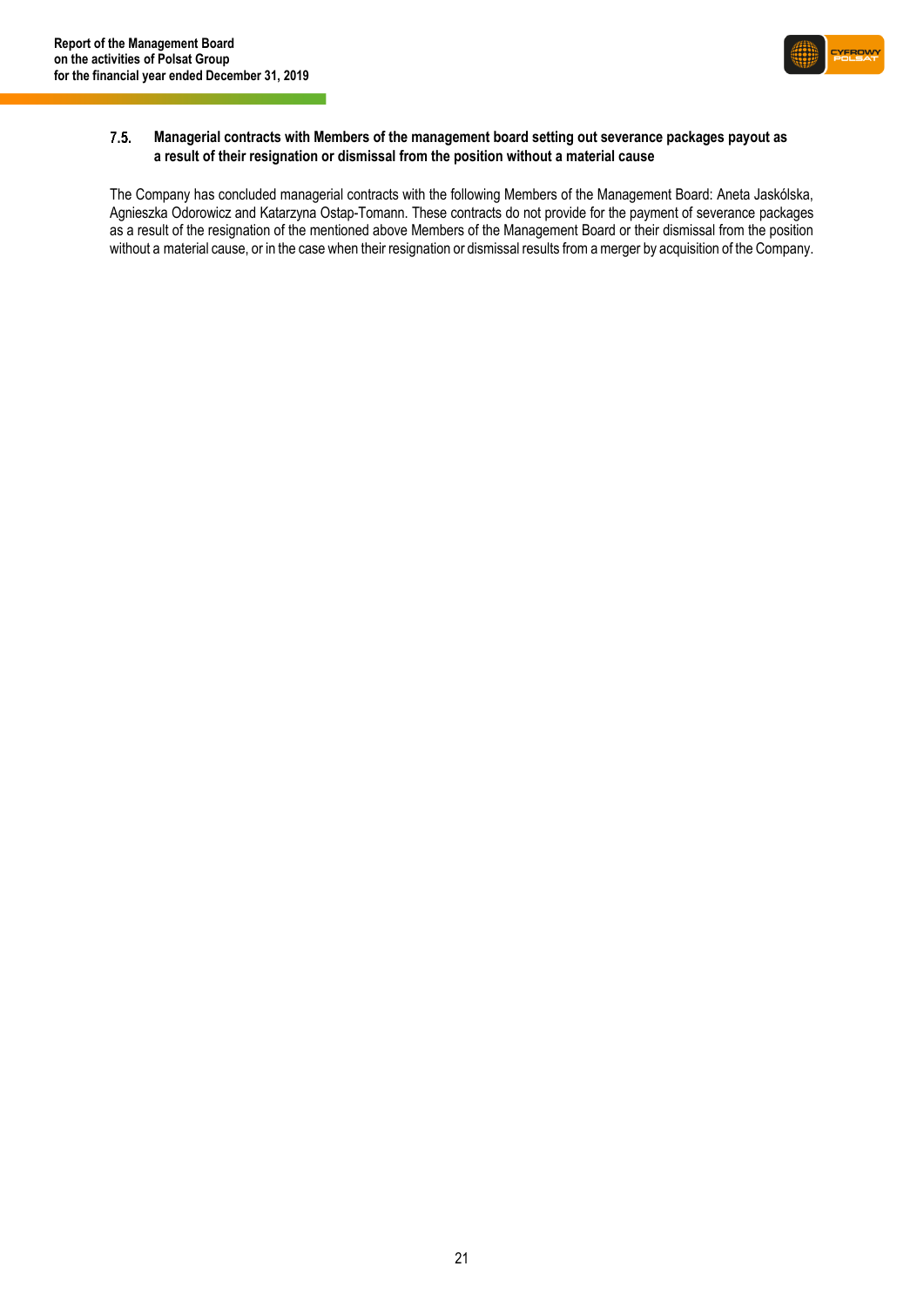

### <span id="page-21-0"></span>**8. SUPERVISORY BOARD**

The Supervisory Board may consist of five to nine Members including the Chairman of the Supervisory Board, appointed by the General Shareholders' Meeting. The General Shareholders' Meeting, prior to appointment of Members of the Supervisory Board for a new term, determines the number of Members of the Supervisory Board. The term of office of the Supervisory Board is three years and is a joint one.

The Supervisory Board consists of two Members meeting the criteria of an independent Member of the Supervisory Board as set out in article 129 item 3 of the Act of May 11, 2017 on Statutory Auditors, Audit Firms and Public Oversight and in principle II.Z.4 of the Best Practices 2016.A Supervisory Board Member is required to submit a statement to the Management and Supervisory Boards of the Company on his or her compliance with independence criteria.

#### $8.1.$ **Composition of the Supervisory Board**

As at January 1, 2019 the Supervisory Board comprised the following Members:

- Marek Kapuściński Chairman of the Supervisory Board,
- Józef Birka Member of the Supervisory Board
- Robert Gwiazdowski Independent Member of the Supervisory Board,
- Aleksander Myszka Member of the Supervisory Board,
- Leszek Reksa Independent Member of the Supervisory Board,
- Tomasz Szeląg Member of the Supervisory Board,
- Piotr Żak Member of the Supervisory Board.

In 2019 there were no changes to the composition of the Supervisory Board.

The following table presents names, surnames, functions, dates of appointment and dates of expiry of the current term of particular Members of the Supervisory Board.

| Name and surname   | <b>Function</b>                                                                                            | Year of first<br>appointment | Year of<br>appointment for<br>the current term | Year of<br>expiry of<br>term |
|--------------------|------------------------------------------------------------------------------------------------------------|------------------------------|------------------------------------------------|------------------------------|
| Marek Kapuściński  | Chairman of the Supervisory Board<br>Member of the Remuneration Committee                                  | 2016                         | 2018                                           | 2021                         |
| Józef Birka        | Member of the Supervisory Board                                                                            | 2015                         | 2018                                           | 2021                         |
| Robert Gwiazdowski | Independent <sup>(1)</sup> Member of the Supervisory Board<br>Chairman of the Audit Committee              | 2008                         | 2018                                           | 2021                         |
| Aleksander Myszka  | Member of the Supervisory Board                                                                            | 2015                         | 2018                                           | 2021                         |
| Leszek Reksa       | Independent <sup>(1)</sup> Member of the Supervisory Board<br>Member of the Audit Committee                | 2008                         | 2018                                           | 2021                         |
| Tomasz Szelag      | Member of the Supervisory Board<br>Chairman of the Remuneration Committee<br>Member of the Audit Committee | 2016                         | 2018                                           | 2021                         |
| Piotr Żak          | Member of the Supervisory Board                                                                            | 2018                         | 2018                                           | 2021                         |

(1) conforms with the independence criteria listed article 129 item 3 of the Act of May 11, 2017 on Statutory Auditors, Audit Firms and Public Oversight and in principle II.Z.4 of the Best Practices 2016.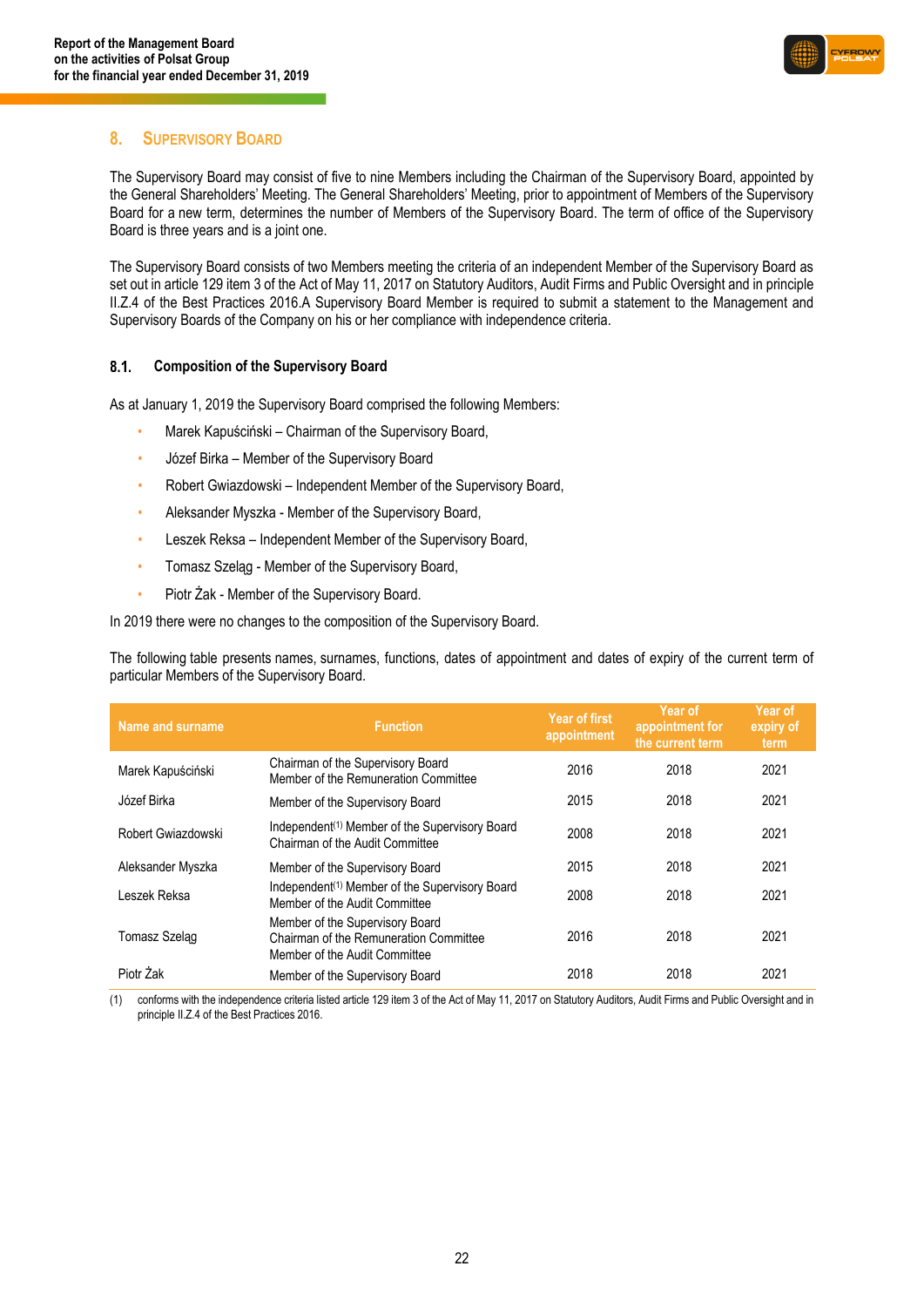

**Marek Kapuściński** joined the Company's Supervisory Board on October 1, 2016, and has performed the function of its Chairman since 25 October 2016. He serves also as Member of the Remuneration Committee. Mr. Kapuściński graduated from the Faculty of Trade of the Academy of Planning and Statistics in Warsaw (now the Warsaw School of Economics) and completed postgraduate studies at SEHNAP in cooperation with Stern School of Business – New York University.

Until the end of September 2016, for over 25 years, he has been part of the Procter&Gamble team. From July 2011 as a General Manager and Vice President (that is a President of the Management Board/CEO) for nine key markets of the Central Europe, and before that – from January 2007 he was responsible for Poland and Baltic states. Currently, he is a Member of the Supervisory Boards of Bank Handlowy w Warszawie S.A. and Cydrownia S.A. and provides consulting services within the Essences Consulting Group. He is also involved in the activities of the public benefit organizations supporting the development of the young Polish culture and arts.

**Józef Birka** joined the Company's Supervisory Board in April 2015. He is an advocate and graduate of the Faculty of Law of Wroclaw University. He has been associated with Telewizja Polsat S.A. since its inception, he was in charge of the function of the President of the Management Board of Telewizja Polsat during the first licensing procedure granting terrestrial license to broadcast the first independent countrywide TV channel in Poland. Since its establishment, he is a Member of the Board of the POLSAT Foundation, one of the largest non-governmental organizations operating in Poland.

Mr. Józef Birka has extensive experience of working in statutory bodies of commercial-law companies. He is a Member of the Supervisory Boards of Polkomtel Sp. z o.o., Telewizja Polsat Sp. z o.o. and Elektrim S.A. Between 2004 and 2006 he was also the Supervisory Board Member of Polska Telefonia Cyfrowa Sp. z o.o. He acted actively in the Association of Private Media Employers, incorporated into Polish Confederation of Private Employers "Lewiatan." He was honored by the Polish Bar Council with a medal "Commendable Service to the Advocates Bar."

**Robert Gwiazdowski** has been a Member of the Company's Supervisory Board since July 2008, where he is also a Chairman of the Audit Committee. Mr. Gwiazdowski holds a post-doctoral degree of Habilitated Doctor (*doctor habilitatus*) in law and is a professor at Łazarski University. Mr. Gwiazdowski is an active attorney-at-law and tax advisor.

In the years 2005-2014, he served as President of Adam Smith Centre. He is currently a Chairman of the Institute's Council. In 2006-2007, he served as Chairman of the Supervisory Board of the Polish Social Insurance Institution (Zakład Ubezpieczeń Społecznych). At present, Mr. Gwiazdowski serves as Member of the Supervisory Boards of the following listed companies: DGA S.A., SARE S.A., Dom Maklerski IDM S.A., and MNI S.A., which operates on the telephony and TV markets.

**Aleksander Myszka** joined the Company's Supervisory Board in April 2015. He is a solicitor and graduate of the Faculty of Law of Wroclaw University. In 1976, he commenced his career as a solicitor in a Law Firm in Oleśnica, and then he worked for Law Office No. 4 in Wrocław where he also held a position of a Director for two terms of office. In particular, he focused in his practice on civil law and since the mid-eighties he has specialized in commercial law and developed legal services for business entities. He was honored by the Polish Bar Council with a medal "Commendable Service to the Advocates Bar." His career has been connected with Telewizja Polsat since its establishing, as Mr. Myszka is one of its co-founders. For 12 years – in the period from 1995 to 2007 – he held the position of the President of the Management Board of Telewizja Polsat.

Since April 2007 Mr. Aleksander Myszka has been a Member of the Supervisory Board of Telewizja Polsat and since November 2011 - a Member of the Supervisory Board of Polkomtel. He is also Member of the Polsat Foundation Council since its creation, that is since 1996. He is also a co-founder and a Member of Stowarzyszenie Kreatywna Polska, a society gathering the community of artists and creative industries, whose main goals are the protection of copyrights and intellectual property. In 2015, Mr. Myszka was elected to the Council of the Polish Film Institute.

**Leszek Reksa** was appointed a Member of the Company's Supervisory Board in July 2008, where he is also Member of the Audit Committee. Mr. Reksa graduated from the Foreign Trade Faculty of the Central School of Planning and Statistics in Warsaw (currently: Warsaw School of Economics). He has also completed numerous specialist seminars and courses in management and finance, including a seminar on corporate management at the Faculty of Finance at DePaul University in Chicago.

He has vast experience in managerial positions at various companies, including 20 years in the banking sector (Powszechna Kasa Oszczędności Bank Polski S.A.). Mr. Reksa also has many years' experience in serving on the governing bodies of commercial-law companies, which includes the positions of President of the Management Board of PHU BIMOT S.A., Member of the Supervisory Board of Bankowy Fundusz Leasingowy S.A., and Member of the Supervisory Board of Zakłady Azotowe Kędzierzyn S.A. Currently he is Vice President (CFO) of the Management Board of AGRAIMPEX Sp. z o.o. and a Member of Supervisory Board of EBU Węgrzynowo Sp. z o.o.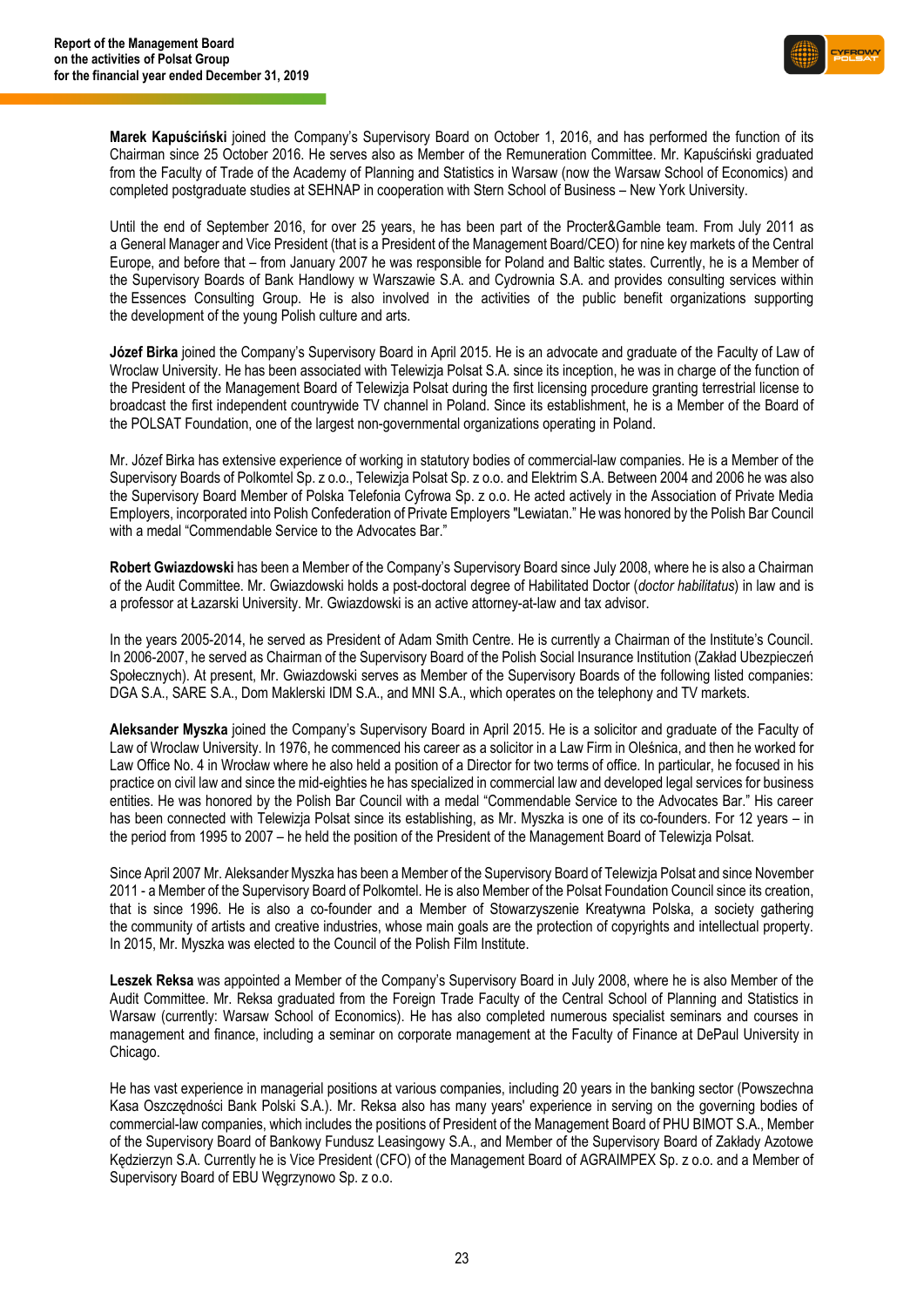

**Tomasz Szeląg** has been a Member of the Company's Supervisory Board since October 2016, where he is also Chairman of the Remuneration Committee and Member of the Audit Committee. He graduated from the National Economy Faculty of the Economic Academy of Wrocław, with major in International Economic and Political Relations specializing in Foreign Trade. He has been involved with Cyfrowy Polsat since 2009. In 2016 he was appointed a Member of Supervisory Boards of Polkomtel Sp. z o.o., Telewizja Polska Sp. z o.o. and ZE PAK S.A.

In 2000-2003 Mr. Szeląg was an assistant at Foreign Trade Faculty of the Economic Academy of Wrocław. In May 2003 Mr. Szeląg received PhD title for his thesis on hedging transaction used by world copper producers and went on to become a lecturer in the Faculty of International Economic Relations of the Economic Academy of Wrocław. Between 2003 and 2004 he also held a position of a lecturer in the Wrocław School of Banking - at the Faculty of International Economic Relations. Parallel to his academic career Mr. Szeląg also developed his professional career gaining experience in managerial positions in the area of finance and investment. From 2003, Mr. Szeląg was Chief Specialist in the Currency Risk Department of KGHM Polska Miedź S.A., and then of the Market Risk and Analysis Department. In September 2004, he became Director of the Department. In December 2004, he became Director of Hedging Department of KGHM and held the function until March 2007. From April 2007 to June 2008 he worked as Director of Branch of Société Générale Bank in Wrocław. In July 2008, Mr. Szeląg took the position of Vice-president for Finance in Telefonia Dialog S.A., which he held until March 2009. In Telefonia Dialog S.A. Mr. Szeląg was responsible for finance, accounting, controlling, and budgeting management, and also owner supervision and capital investment, logistics and purchases, project management and IT.

From May 2009 until September 2016 he held the position of Member of the Management Board and Chief Financial Officer in Cyfrowy Polsat S.A. and was responsible for broadly understood finances in the entire capital group. In the years 2010-2016 Mr. Szeląg was a Member of the Management Boards of numerous companies from Polsat Group, including Telewizja Polsat (October 2011-October 2014), INFO-TV-FM (July 2012-November 2016), CPSPV1 and CPSPV2 (April 2013 – November 2016), Plus TM Management (April 2014-December 2016) and Polkomtel (September 2014-December 2016). He was also a President of the Management Board of Cyfrowy Polsat Trade Marks Sp. z o.o. (2010-2016) and Telewizja Polsat Holdings Sp. z o.o. (2012-2016) and Member of the Supervisory Board of Plus Bank S.A. (2016-2018).

**Piotr Żak** was appointed a Member of the Company's Supervisory Board in June 2018. He graduated in economics from Royal Holloway, University of London.

He has been pursuing business operations in Poland since 2014, among others in the area of establishing and supporting start-up enterprises. He focuses his activities on the high-technology sector, particularly on creating and developing innovative projects that exploit the potential of Internet and traditional media, Internet entertainment, and the use of data transmission in solutions, services and products addressed to individual and business customers. He pursues his professional interests also by developing and implementing modern marketing communications tools for enterprises from the media and telecommunications sector.

He is a founder of such companies as, among others, Frenzy Sp. z o.o., a dynamically developing entity from the e-Sports industry, and Golden Coil Sp. z o.o., a company conducting operations in the field of marketing and Internet advertising.

Since March 2016 Mr. Piotr Żak has been a Member of the Supervisory Board of Telewizja Polsat Sp. z o.o., a leading broadcaster on the Polish television market, and since June 2018 - a Member of the Supervisory Board of Netia S.A., one of the largest Polish telecommunications operators being a part of Cyfrowy Polsat Group.

#### $8.2.$ **Competences and Bylaws of the Supervisory Board**

The Supervisory Board acts pursuant to the commercial companies code and also pursuant to the Articles of Association of the Company and the Bylaws of the Supervisory Board of March 16, 2018.

Pursuant to the Articles of Association of the Company the Supervisory Board performs constant supervision over activities of the enterprise. Within the scope of supervision performance the Supervisory Board may demand any information and documents regarding our business from the Management Board.

Members of the Supervisory Board shall take necessary steps to receive regular and full information from the Management Board regarding material matters concerning our business and risks involved in the business and the strategies of risk management. The Supervisory Board may - not infringing the competencies of other bodies of the Company - express their opinion on all the issues related to our proceedings, including forwarding motions and proposals to the Board.

The competencies of the Supervisory Board also include matters restricted by the Commercial Companies Code, in particular: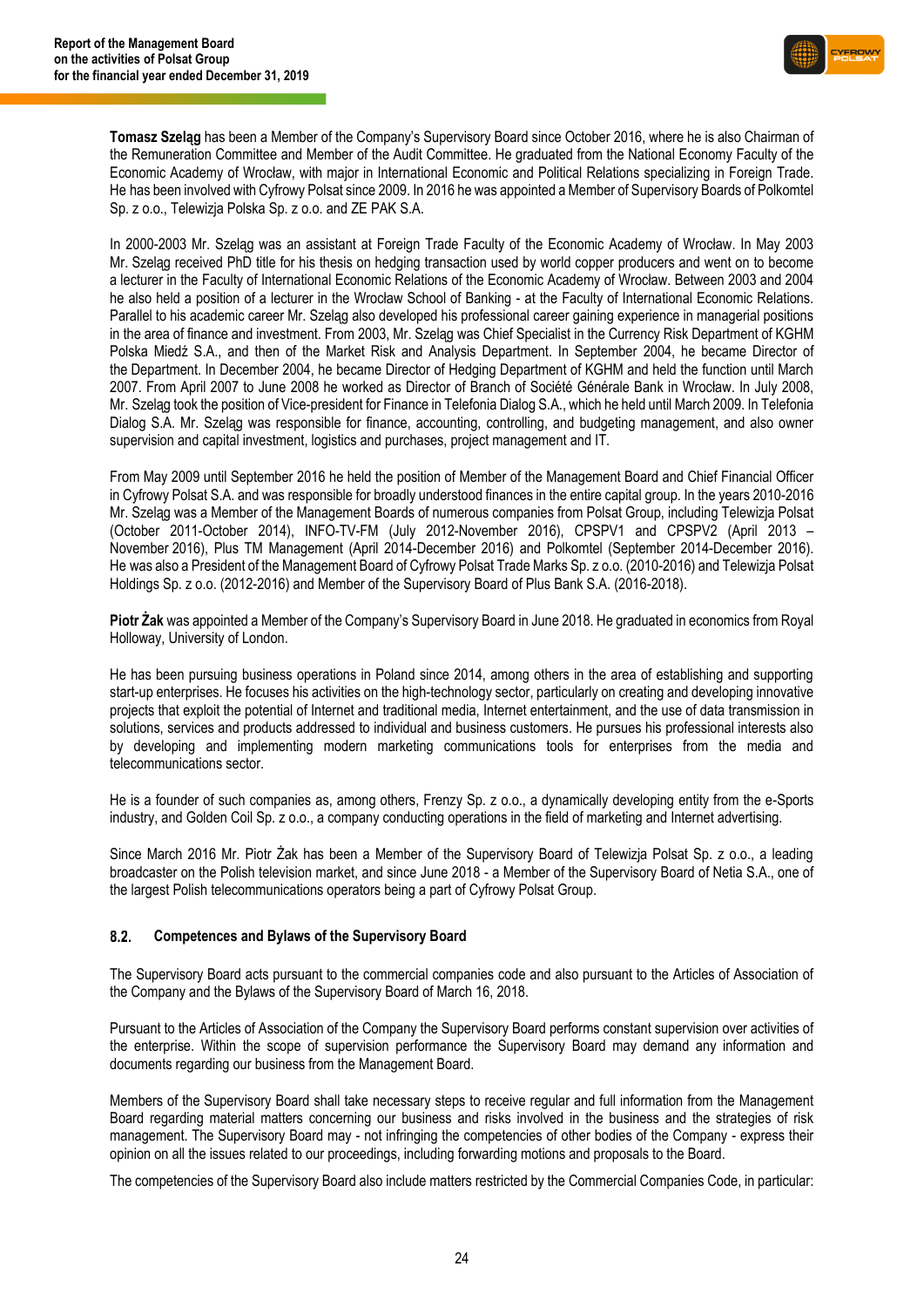

- a) audit of the financial statements both as to their compliance with the books and documents and also the factual state, audit of the interim and annual reports of the Management Board, or Management Board's motions regarding allocation of profit or covering debts and presenting written reports with results of the audits to the General Shareholders Meeting,
- b) creating, once a year, and presenting before the Annual General Meeting a concise evaluation of the situation of the Company, considering the evaluation of the internal control system, and the system for managing risks relevant for the Company,
- c) appointment of Members of the Management Board,
- d) delegation of Members of the Supervisory Board to temporary performance of duties of Members of the Management Board who are unable to perform their duties,
- e) suspending particular or all Members of the Management Board for material reasons,
- f) approval of the Bylaws of the Management Board,
- g) determination of remuneration of the Members of the Management Board,
- h) appointment of a certified auditor to examine financial statements of the Company,
- i) granting consent for disbursement of a down payment toward the anticipated dividend.

Moreover, the competencies of the Supervisory Board include:

- a) creation and presentation of an evaluation of the work of the Management Board to the General Shareholders' Meeting,
- b) analysis and issuing of an opinion on matters that may be the subject of a resolution of the General Meeting,
- c) approval of one-year and long-term programs for the Company developed by the Management Board,
- d) determination of the remuneration level of the Supervisory Board delegated to temporary performance of duties of a Member of the Management Board,
- e) granting consent for participation in other companies,
- f) granting consent for appointing, dismissing and suspending members of authorities of the subsidiaries,
- g) granting consent for entering into a material agreement with a related entity,
- h) granting consent for performance of activities resulting in the Company incurring a liability, with the exception of:
	- activities projected or set out in the annual program for the Company approved by the Supervisory Board, or
	- activities resulting in incurring a liability of the value up to PLN 10.0 million, including guarantees or issuing or guaranteeing bills of exchange done in the scope of daily business, in particular the business of pay digital television, Internet service or the business of MVNO.
- i) issuing, upon the Management Board's request, opinion on all issues material for the Company.

Meetings of the Supervisory Board take place at least once a quarter. The venue for meetings is the seat of the Company or any other place indicated by the person calling the meeting.

The Chairman of the Supervisory Board, or a Member of the Supervisory Board appointed by the Chairman calls a meeting of the Supervisory Board. Meetings of the Supervisory Board are chaired by the Chairman, and in the case of his absence by a Member of the Supervisory Board indicated by the Chairman in writing, or another Member of the Supervisory Board elected by the Members present in the meeting.

The Chairman calls a meeting of the Supervisory Board also upon request of a Member of the Management Board, or a Member of the Supervisory Board, or upon a motion of a shareholder representing at least one tenth of the share capital. A Meeting of the Supervisory Board shall take place at least within 14 days of the date of filing a written application to the Chairman.

Resolutions of the Supervisory Board are passed by majority of votes cast. In the case of equality the vote of the Chairman prevails. A resolution of the Supervisory Board requires inviting all the Members of the Supervisory Board and presence of at least half of the Members of the Supervisory Board to be valid.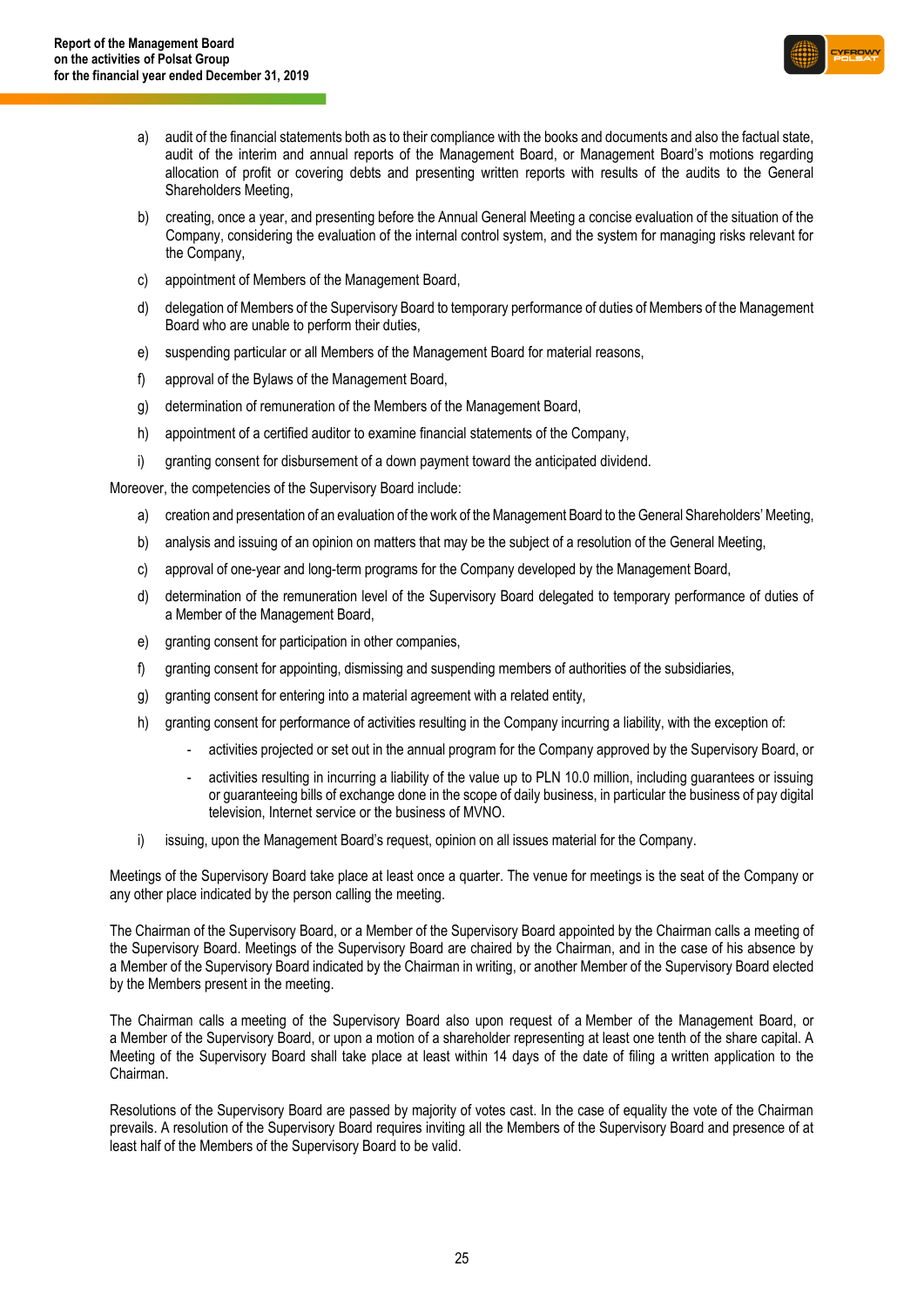

The Supervisory Board may pass resolutions via means of direct, remote communication and also a Member of the Supervisory Board may cast their vote in writing via other Member of the Supervisory Board.

Members of the Supervisory Board execute their rights and perform their duties in person. Members of the Supervisory Board participate in General Meetings.

Moreover, within the performance of their duties, the Supervisory Board shall:

- a) once a year prepare and present before the General Meeting a report on its activities and the evaluation of the situation of the Company in the scope provisioned for by corporate governance principle adopted by the Company,
- b) investigate and issue opinions about matters to be subjects of resolutions of the General Meeting.

#### $8.3.$ **Committees of the Supervisory Board**

Pursuant to the Bylaws of the Supervisory Board the Supervisory Board may appoint permanent committees, in particular an Audit Committee, a Remuneration Committee, or a Strategic Committee, as well as ad hoc committees to investigate certain issues remaining in the competence of the Supervisory Board or acting as advisory and opinion bodies of the Supervisory Board.

Pursuant to article 128 item 1 of the Act of May 11, 2017 on Statutory Auditors, Audit Firms and Public Oversight, an Audit Committee functions in the Company.

As at December 31, 2019, **the Audit Committee** comprised the following Members of the Supervisory Board:

- Robert Gwiazdowski, an independent Member of the Supervisory Board and Chairman of the Audit Committee,
- Leszek Reksa, an independent Member of the Supervisory Board,
- Tomasz Szeląg.

During 2019 the composition of the Audit Committee remained unchanged.

The composition of the Audit Committee meets the requirements article 128 item 1 and article 129 item 3 of the Act of May 11, 2017 on Statutory Auditors, Audit Firms and Public Oversight.

As at December 31, 2019, **the Remuneration Committee** comprised the following Members of the Supervisory Board:

- Tomasz Szeląg, Chairman of the Remuneration Committee,
- Marek Kapuściński.

During 2019 the composition of the Remuneration Committee remained unchanged.

The provisions of the Bylaws of the Supervisory Board apply to meetings, resolutions, and minutes of the committees of the Supervisory Board, and in the case of the Audit Committee provisions of the Bylaws of the Audit Committee are also applicable, with reservation of the following information.

A committee is appointed by the Supervisory Board from among its Members by means of a resolution. The committee appoints, by means of a resolution, the Chairman of the particular committee from among its Members. The mandate of a member of a particular committee expires upon expiry of the mandate of the Member of the Supervisory Board. The Supervisory Board may, by means of a resolution, resolve to dismiss a Member from the composition of a particular committee before the expiry of the mandate of the Member of the Supervisory Board. Dismissal from membership in a committee is not tantamount to dismissal from the Supervisory Board.

The first meeting of a committee is convened by the Chairman of the Supervisory Board or other Member of the Supervisory Board they indicate. Meetings of the committees are convened as needs arise, ensuring thorough delivery of duties assigned with a particular committee. Minutes of committee's meetings and adopted resolutions are made available to the Members of the Supervisory Board not being Members of the committee. The Chairman of a given committee chairs its proceedings. The Chairman also performs supervision over preparation of the agenda, distribution of documents, and preparation of minutes of the meetings of the committee.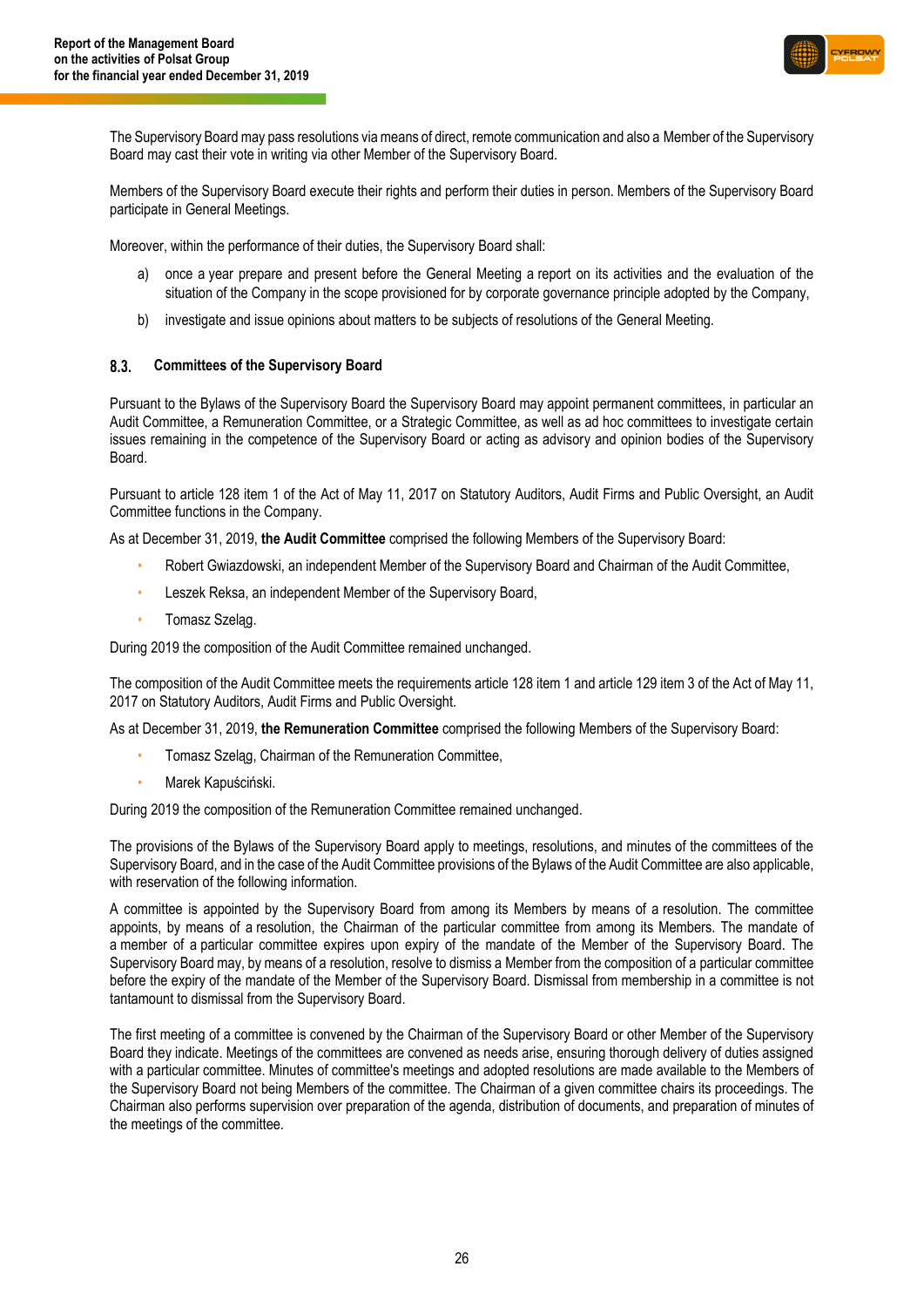

### *Audit Committee*

Among the members of the Audit Committee, the statutory independence criteria are met by the following persons:

- Robert Gwiazdowski, an independent Member of the Supervisory Board and Chairman of the Audit Committee,
- Leszek Reksa, an independent Member of the Supervisory Board.

All members of the Audit Committee possess knowledge and skills in accounting or auditing financial statements which were obtained during studies and extensive professional practice.

Mr. Tomasz Szeląg, Member of the Audit Committee, possesses knowledge and skills with regard to the sector in the which the Company operates, obtained during many years of professional career on key managerial positions within Cyfrowy Polsat Group, among others, as Member of the Management Board, Finance, in Cyfrowy Polsat.

Regulations of the Audit Committee apply to the meetings, resolutions and minutes of meetings of the Audit Committee.

Meetings of the Audit Committee are convened by the Chairman of the Audit Committee or a Member of the Audit Committee authorized by the Chairman and are held at least once a quarter, at dates determined by the Chairman of the Audit Committee. Additional meetings of the Audit Committee may be convened by the Chairman of the Audit Committee at the request of the Member of the Audit Committee, Chairman of the Supervisory Board or another Supervisory Board Member, as well as at the request of the Management Board. In 2019 four meetings of the Audit Committee were held.

The Audit Committee passes resolutions if at least half of its Members is present at the Meeting and all Members were properly invited. Resolutions are passed by an absolute majority of votes and in the case of equal number of votes, the Chairman of the Audit Committee shall have a casting vote. Members of the Audit Committee may participate in the Committee's meetings and vote in person, or by means of direct remote communications.

The work of the Audit Committee is managed by its Chairman who is responsible for preparing an agenda of each meeting or may appoint a Secretary of the Audit Committee whose tasks include in particular preparation of an agenda of each meeting and organization of the distribution of documents for Committee's meetings. A notification about the meeting, including its agenda together with all required materials, must be delivered to the Members of the Audit Committee at least 7 days before the meeting and in extraordinary circumstances a Committee's meeting may be convened at a shorter notice than the above mentioned deadline.

The Chairman of the Audit Committee may ask a relevant Management Board Member to prepare appropriate materials.

Minutes are taken of every meeting of the Audit Committee and are then signed by all Members who participated in a given meeting. Minutes of the Audit Committee meetings, including conclusions, instructions, opinions and recommendations are presented to the Supervisory Board at its next meeting as well as to the Management Board.

Members of the Supervisory Board who are not part of the Audit Committee may, at their own initiative, participate in the Committee's meeting, however without a voting right. Chairman of the Audit Committee may invite Members of the Supervisory Board, auditors, employees of the Company and other persons as experts.

The tasks of the Audit Committee include in particular monitoring of the financial reporting process, efficiency of internal control systems and risk management systems as well as internal audit and performing financial revision activities, in particular carrying out audits by an audit company.

The Audit Committee evaluates, controls and monitors independence of a certified auditor and audit company, in particular in the case when the audit company provides the Company with services other than auditing of financial documents in the Company and grants consent to provision of such services by the audit company. The Audit Committee notifies the Company's Supervisory Board about the results of audit and the role of the Committee in the auditing process as well as explains how this audit contributed to the reliability of financial reporting in the Company. In the financial year 2019, EY, the auditing company who audited the financial statements of the Company and the financial statements of the Company's capital group provided the following permitted services other than audit services: (i) the review of financial statements, (ii) the execution of agreed procedures with regard to verification of the fulfillment of conditions of concluded credit agreements, based on the analysis of the financial information from the audited consolidated financial statements of Cyfrowy Polsat Group and (iii) the open training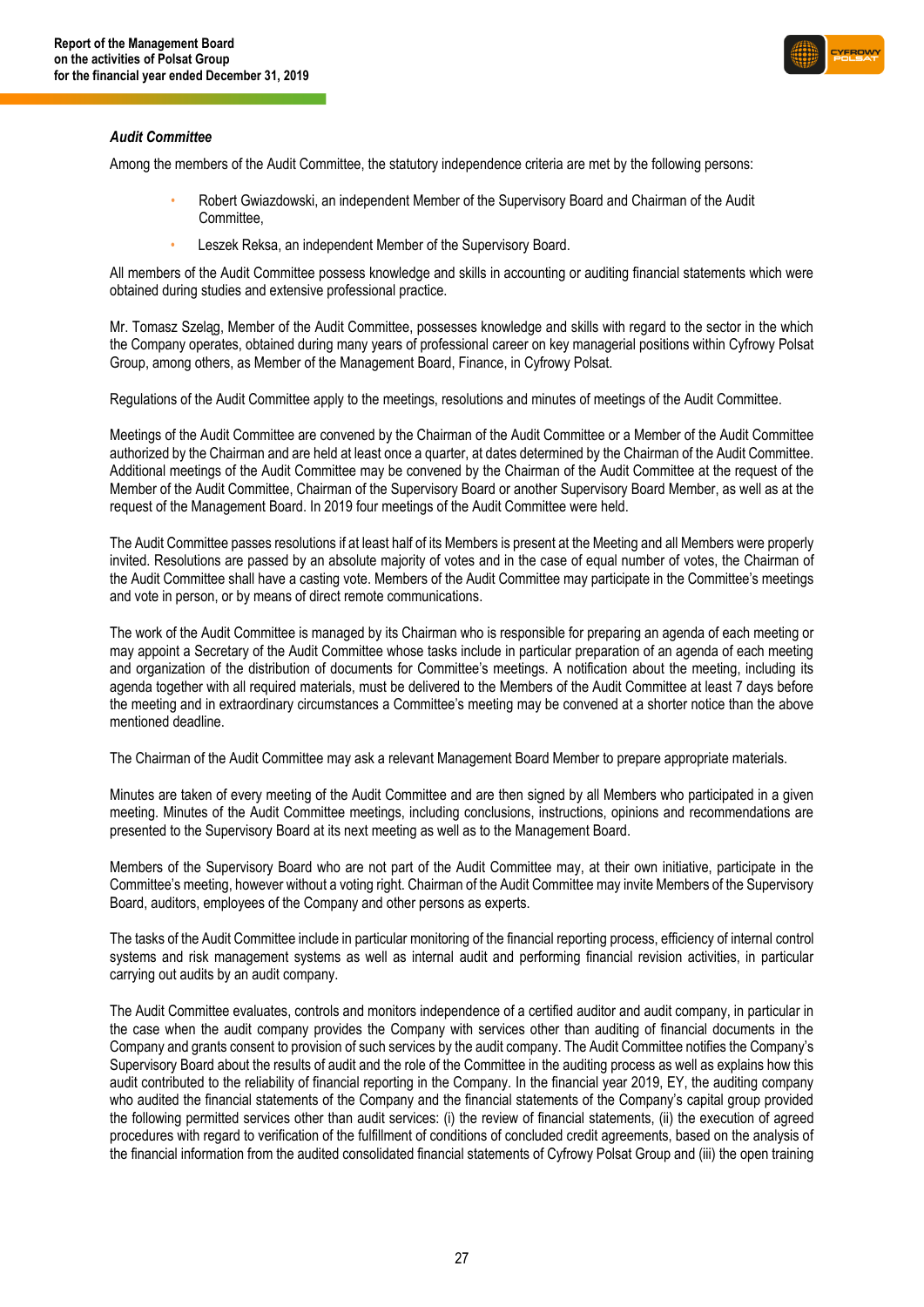

by Ernst & Young spółka z ograniczoną odpowiedzialnością Academy of Business sp. k., after being granted consent from the Audit Committee.

The tasks of the Audit Committee also include developing a policy of selection of an audit company to carry out the audit as well as developing a policy of provision by the selected audit company, its affiliated entities and members of the audit company's network of permitted services which are not part of the audit.

#### **The following are the main assumptions underlying selection of the auditor which are valid in Cyfrowy Polsat:**

- In accordance with the Company's Articles of Association, the Company's Supervisory Board is the party selecting the chartered accountant (the auditor) for carrying out the statutory audit, while the General Meeting of Shareholders of the company is the party approving the Company's financial statement.
- The first contract with an auditor for carrying out the statutory audit is concluded by the Company for the period of at least 2 years, subject to the possibility of terminating the contract if justified grounds to do so emerge. It is assumed that the contract for the statutory audit can be extended once for another period of 2 years, however the maximum uninterrupted period of time during which statutory audits can be conducted by the same auditor or by a company related to that auditor, or any member of a given chain of companies operating in EU states of which such companies are members, may not exceed 5 years.
- The Audit Committee approves the procedure of selection of the auditor for performing the statutory audit. The auditor selection procedure is determined at Audit Committee's discretion.
- If the an auditor for statutory audit is selected, the selection procedure must meet the following criteria:
	- the auditor on its own, or as part of a chain of companies operating on the territory of the European Union, has not conducted statutory audits for the Company for a period of at least past 5 consecutive years, or of if such a company did conduct a statutory audit for the Company for a continuous period of 5 consecutive years in the past, then the period of at least 4 years has already elapsed since the last of such audits,
	- the organization of the tender process does not exclude, from the selection process, the companies which have obtained less than 15% of their total remuneration on account of auditing public interest units in the Republic of Poland during the past year which are found in the list of auditors published on the website of the Audit Oversight Committee (Komisja Nadzoru Audytowego) (a sub-page o[f www.mf.gov.pl\)](http://www.mf.gov.pl/).
	- neither the auditor, nor any member of the chain, of which the auditor is a member, has provided, either directly or indirectly to the company or to its subsidiaries, any prohibited services, as defined by Article 136 of the Act on Statutory Auditors, Audit Firms and Public Oversight of 11 May 2017, during the current financial year (the first year of the period covered by the tender), as well as any services related to development and implementation of internal control procedures or risk management procedures associated with the development or control of financial information, or development and implementation of any technological systems concerning financial information during the preceding year (the year preceding the first year of the period covered by the tender).
	- The value of permitted services, other than required by the law as provided by the auditor performing a statutory audit of the company and by all of the entities being members of its chain, may not exceed 70% of the average compensation for the audits during past 3 years.

### **The following are the major assumptions of the policy of provision by the selected auditor to Cyfrowy Polsat of the permitted services which are not audit services:**

- The Company shall not conclude, with the auditor, its related companies or the members of the chain of which the auditor is a member, any agreements for the provision of prohibited services, as defined in Article 5, section 1, paragraph 2 of the Regulation (EU) No 537/2014 of the European Parliament and of the Council of 16 April 2014 on specific requirements regarding statutory audit of public-interest entities and repealing Commission Decision 2005/909/EC.
- Prior to contracting any work, being permitted services and not being an audit, the Audit Committee performs assessment of the threats and safeguards related impartiality, mentioned in Articles 69-73 of the Act on Statutory Auditors, Audit Firms and Public Oversight. The Audit Committee also oversees compliance of the performed work with the valid law.
- Permitted services include:
	- services involving due diligence procedures related to the company's economic-and-financial standing;
	- issuing comfort letters in connection with prospectuses issued by the audited entity, carried out in accordance with the national standard for related services and consisting of performance of agreed procedures;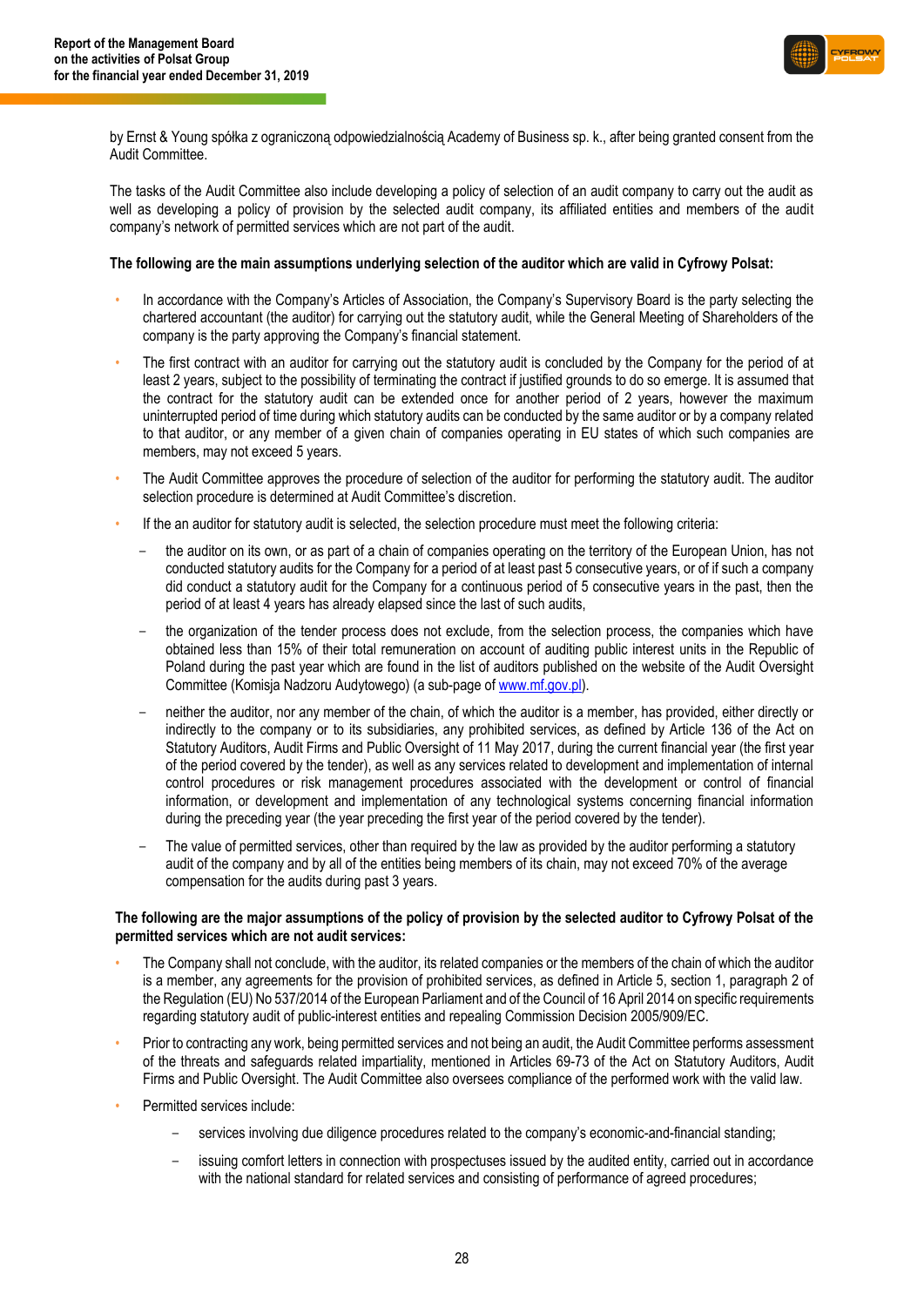

- assurance services related to pro forma financial information, forecasts of results or estimated results which are included in the audited unit's prospectus;
- audit of historical financial information to be included in the prospectus which is mentioned in the Commission Regulation (EC) No 809/2004 of 29 April 2004 implementing Directive 2003/71/EC of the European Parliament and of the Council as regards information contained in prospectuses as well as the format, incorporation by reference and publication of such prospectuses and dissemination of advertisements;
- verification of consolidation packages;
- confirmation of fulfillment of the terms of facility agreements concluded by the Company based on the financial information coming from the financial statements examined by a given auditor
- assurance services in the scope related to reporting on corporate governance, risk management and corporate social responsibility;
- services involving assessment of the compliance of the disclosures made by financial institutions and investment firms with the requirements related to disclosure of information concerning capital adequacy and variable components of remuneration;
- assurance concerning financial statements or other financial information intended for the supervisory authority, the supervisory board or any other supervising body of the company, or the owners whose scope exceeds the scope of the statutory audit and which are intended to assist these authorities in the fulfillment of their statutory duties.

The Audit Committee provides the Supervisory Board with recommendation regarding the selection of audit company.

In the financial year 2018 the Audit Committee recommended to the Supervisory Board to appoint Ernst & Young Audyt Polska Spółka z ograniczoną odpowiedzialnością Sp. k. to audit the financial statements of the Company and the consolidated financial statements of the Company's capital group for the years 2018 and 2019. The recommendation fulfilled the criteria set in the adopted policy of selection of an audit company and followed the selection procedure organized by the company which met the binding criteria. The recommendation was accepted by the Supervisory Board.

Additionally, the Audit Committee presents recommendations to the Company's Management Board aimed at ensuring the reliability of financial reporting in the Company.

#### $8.4.$ **Remuneration of the Members of the Supervisory Board**

Information regarding remuneration of Members of the Supervisory Board in 2019 is included in Note 48 of the consolidated financial statements for the financial year ended December 31, 2019.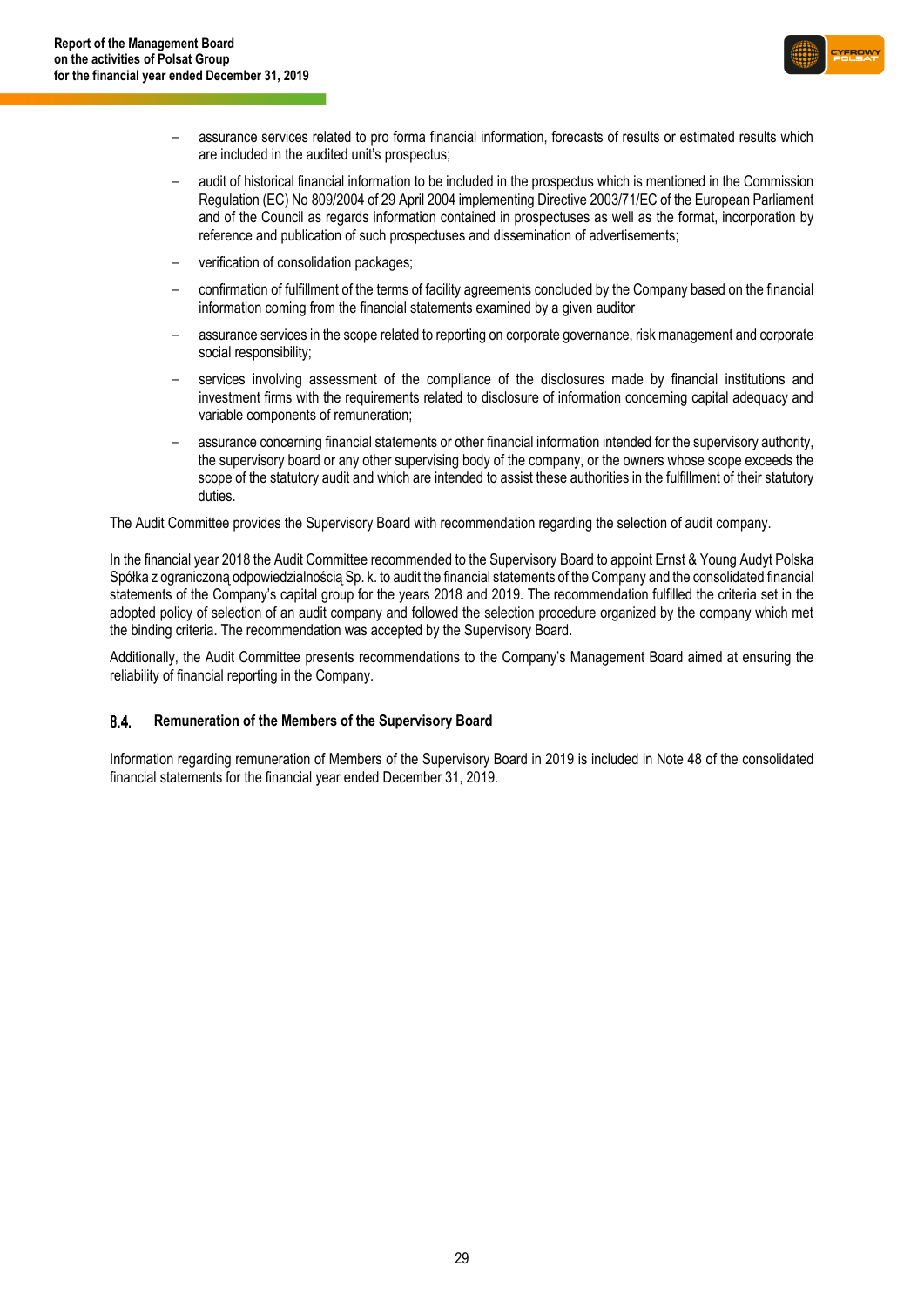

### <span id="page-29-0"></span>**9. DIVERSITY POLICY APPLICABLE TO ADMINISTRATIVE, MANAGING AND SUPERVISING BODIES OF THE COMPANY**

Polsat Group adopted the *Diversity and Human Rights Respect Policy of Cyfrowy Polsat Group* (the "Diversity Policy") which has the purpose of supporting the pursuit of the Group's business goals. The policy enables the Group to respond in a better way to the employees' expectations, make full use of their potential and at the same time help the companies who are part of the Group to adjust to the changes occurring on the labor market. We trust that diversity is one of the sources of our competitive advantage, and competing views, opinions, work styles, skills and experience generate new quality and enable companies to achieve better business results.

The basic principles of Polsat Group's Diversity Policy include respect for human rights and prohibition of any discrimination due to gender, age, sexual orientation, competence, experience, potential degree of disability, nationality, ethnic and social origin, color of skin, language, parental status, religion, confession or lack of any confession, political views, or any other dimensions of diversity which are defined by valid law.

The principles and the goals of Polsat Group's Diversity Policy are regulated in the Group's corporate documents, especially in the Code of Ethics, HR Policy, Work Regulations, Regulations of Anti-Mobbing Committee. The Diversity Policy is implemented, among others, by including diversity-related issues in HR processes and tools, such as organization of training and staff development sessions, recruitment and rewarding processes. An Ethics Ombudsman has been appointed in the Group whose tasks include, among others, the prevention of discrimination and mobbing.

The provisions of Polsat Group's Diversity Policy apply to all employees, including Management Board Members and Supervisory Board Members. The diagrams below present the gender and age structures of the Members of the Management and Supervisory Boards of Cyfrowy Polsat.